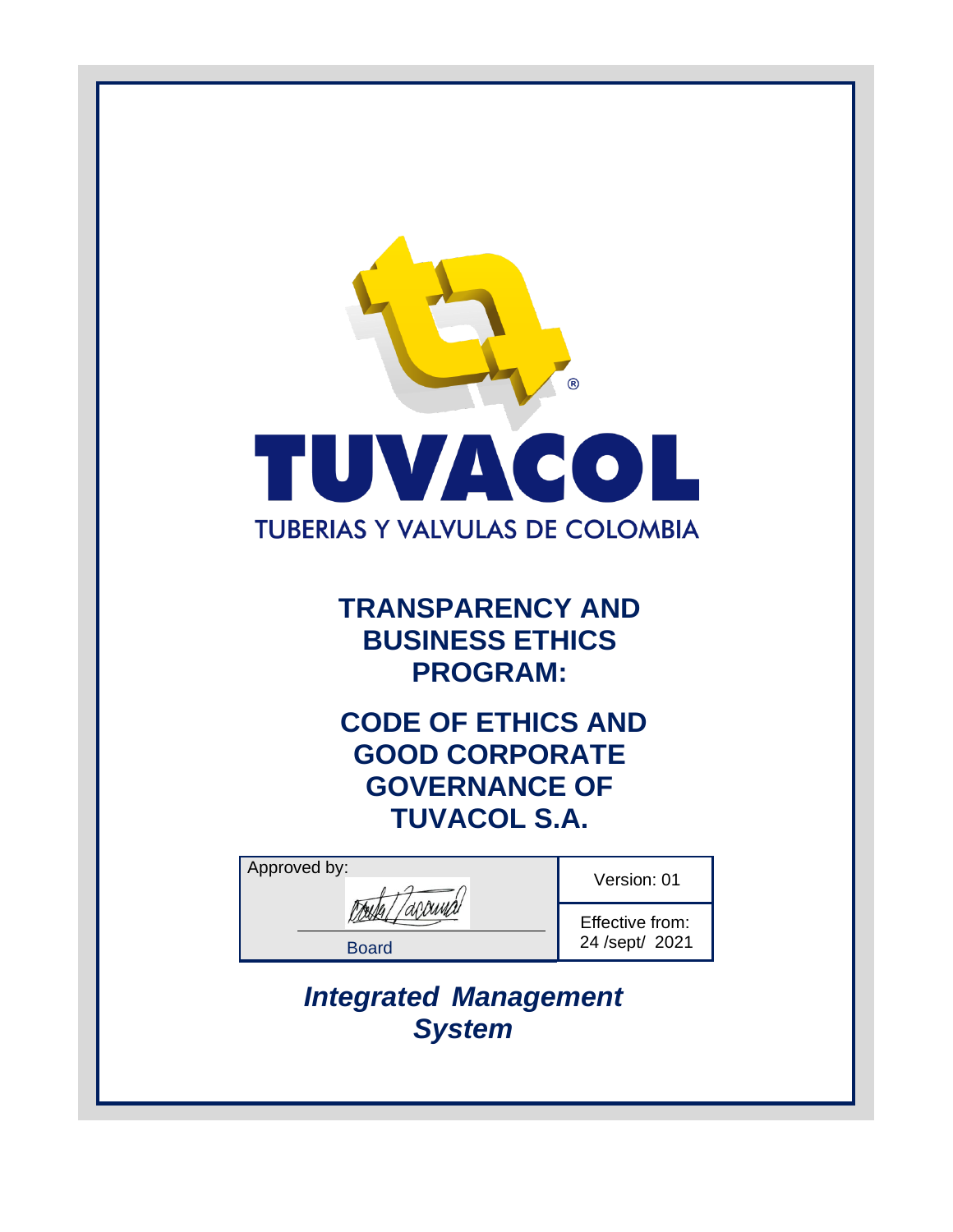| Version: 01 |  |
|-------------|--|
|             |  |



Valid from: 24/09/2021 Code: GE-P-014 Elaborate by: Committee Ethics and Good Governance Reviewed and Approved by: Committee Ethics and Good Governance. Page: 2 of 30

#### PREAMBLE AND COMMITMENT OF TUVACOL S.A.

**TUVACOL S.A.**, in commitment to the integral fulfillment of the norms arranged for the control, prevention and eradication of national and transnational bribery, contemplated in laws 1474 of 2011 and 1778 of 2016, and in Resolution 100-002657 of 2016 and External Circular 100-000003 of 2016 issued by the Superintendency of Companies, the rules that modify or complement them, as well as in all international agreements signed by Colombia, including the Inter-American Convention against Corruption of the Organization of American States of 1997, the United Nations Convention against Corruption – UNCAC – of 2005, and the Convention of the Organization for Economic Cooperation and Development (OECD) to Combat bribery of Foreign Public Servants in International Commercial Transactions of 2012, has implemented, in response to the commitment described above, a Transparency and Business Ethics - PTEE program, contained in the following document: Code of Ethics and Good Corporate Governance.

In the **TUVACOL S.A.** program, corporate policies and procedures have been adopted that guarantee compliance with the Anti-Corruption Provisions through the management of the risks arising from (i) the commercial activity that is generated with the Third Parties of the different countries with which **TUVACOL S.A.** it is related in the development of its economic activity, (ii) the economic sectors in which it carries out its economic activity, and (iii) the intermediaries with which it carries out national and international transactions.

**TUVACOL S.A.,** seeks with its Code of Ethics and Good Governance to offer its Administrators, Directors, Employees, Third Parties, Intermediaries, and other related parties, a tool that allows the fulfillment of the corporate purpose, mission and vision. It describes corporate practices and mechanisms, based on values, ethical rules, conduct and adequate information, which allow the continuous improvement of our people, respect, loyalty and fairness in every way, contributing to generate trust and credibility, offering greater guarantees to stakeholders, generating safe processes for the well-being and protection of our workers.

In relation to the above, it has been evidenced the need, on the part of governments and both public and private entities, to assume commitments that go beyond legal requirements, with the aim of implementing Corporate Governance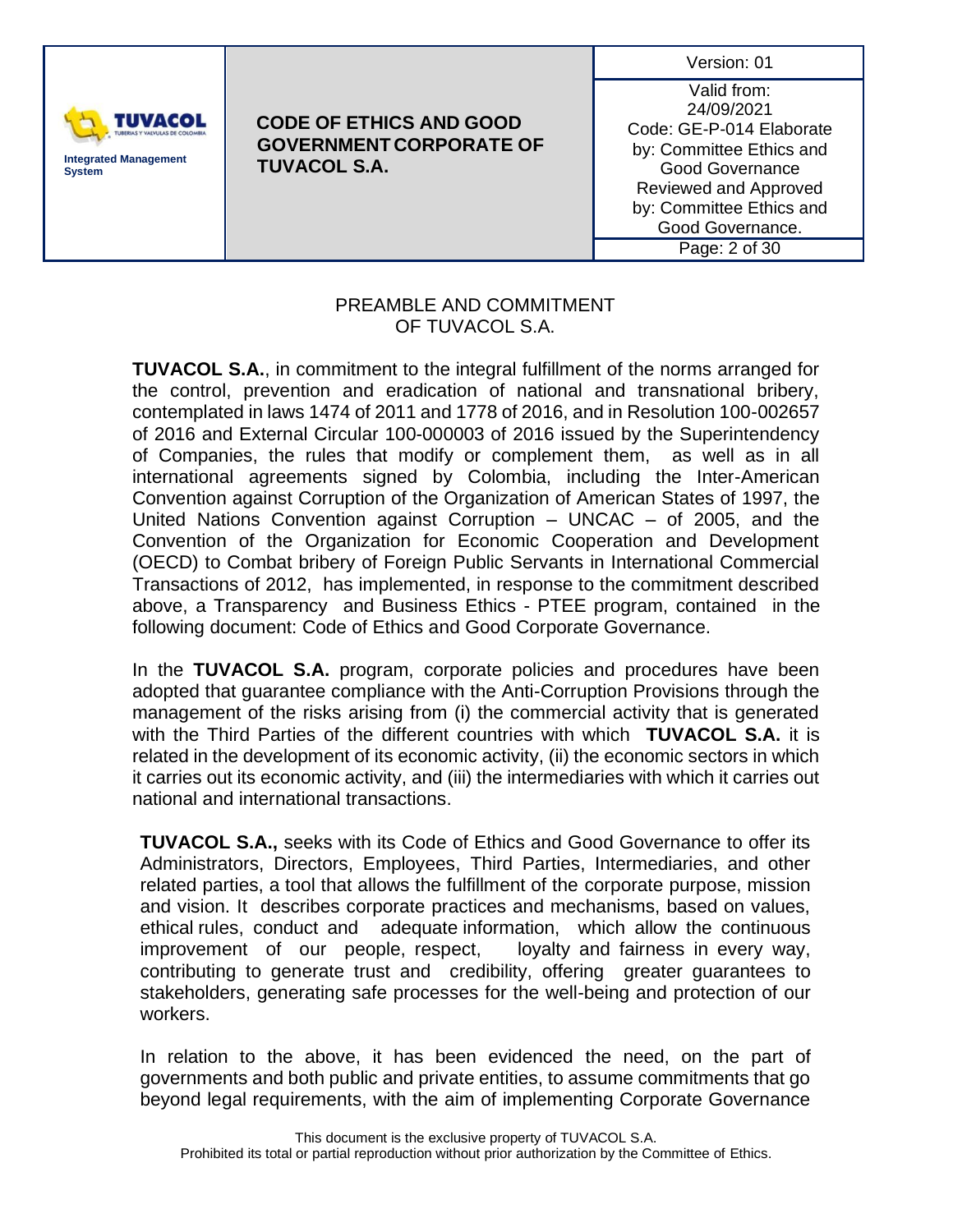| Version: 01 |  |
|-------------|--|
|             |  |



Valid from: 24/09/2021 Code: GE-P-014 Elaborate by: Committee Ethics and Good Governance Reviewed and Approved by: Committee Ethics and Good Governance. Page: 3 of 30

in their organizations, which has led us to adjust our framework of action to the new expectations of transparency and efficiency for the benefit of the entire community.

This is how, in TUVACOL S.A., through the implementation of good corporate governance practices, it strengthens the organization's decision-making bodies and generates an institutional framework for the establishment and distribution of roles, rights and responsibilities.

For the purposes of understanding the different standards enshrined in this Code of Ethics and Good Corporate Governance, the following is established:

### **CODE OF ETHICS AND GOOD CORPORATE GOVERNANCE**

#### **CHAPTER I IDENTIFICATION, NATURE AND ADDRESS OF THE COMPANY**

**Name**: The company name is **TUVACOL S.A.**

**Nature**: **TUVACOL S.A.**, is a national company of tradition, specialized in the supply of materials for the industry, offering solutions framed in a continuous growth, quality improvement and customer service. In this way we have managed to place ourselves at the forefront as the most competitive, modern and technical leading company in our sector, endowed with our own resources and infrastructure. It is a private entity whose purpose is the import and commercialization of pipes, valves and accessories for all types of industry.

**Address**: **TUVACOL S.A.** Has its Main House located in Cartagena in Albornoz Cra. 56 No. 3B-28 via Mamonal, and eight (8) Branches in the cities of Barranquilla, Cali, Bogotá, Medellín, Bucaramanga, Pereira, Manizales and Santa Marta.

# **CHAPTER II DEFINITIONS**

**Acts of Corruption:** It is any inappropriate use of power, whether private or public,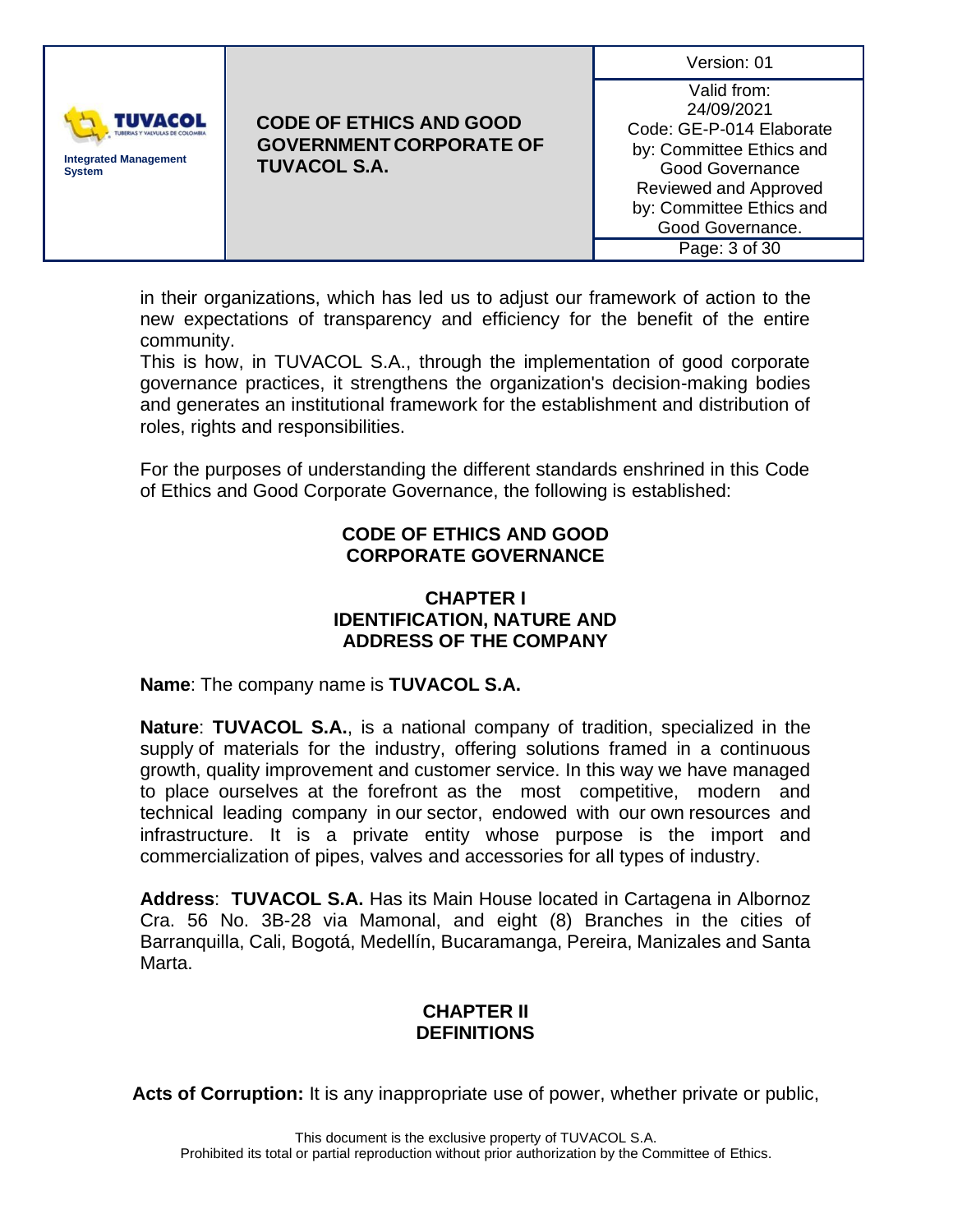|                                                                 |                                                                                         | Version: 01                                                                                                                                                                                           |
|-----------------------------------------------------------------|-----------------------------------------------------------------------------------------|-------------------------------------------------------------------------------------------------------------------------------------------------------------------------------------------------------|
| <b>TUVACOL</b><br><b>Integrated Management</b><br><b>System</b> | <b>CODE OF ETHICS AND GOOD</b><br><b>GOVERNMENT CORPORATE OF</b><br><b>TUVACOL S.A.</b> | Valid from:<br>24/09/2021<br>Code: GE-P-014 Elaborate<br>by: Committee Ethics and<br><b>Good Governance</b><br>Reviewed and Approved<br>by: Committee Ethics and<br>Good Governance.<br>Page: 4 of 30 |

to divert the management of the public or collective towards one's own benefit. This concept includes bribery in all its forms, private corruption, contracting without compliance with legal requirements, influence peddling, transnational bribery and any other act that is related to crimes against the public administration, as well as corruption within private companies.

**Transnational Bribery:** Se understands as the act by virtue of which, a natural person or a legal person, by itself or through its Owners,Directors, Employees, Contractors or SubordinatedCorporations, gives, offers or promises to a foreign public servant, directly or indirectly: sums of money, objects of pecuniary value or any benefit or utility in exchange for said Public Official to make , omits or delays any act relating to its functions and in connection with an international business or transaction. (See article 433 of the Colombian Penal Code.)

**Foreign Public:** Servant: Is any person who holds a legislative, administrative or judicial position in a State, its political subdivisions or local authorities, or a foreign jurisdiction, regardless of whether the individual has been appointed or elected. A foreign public servant is also considered to be any person who exercises a public function for a State, its political subdivisions or local authorities, or in a foreign jurisdiction, whether within a public body, or a State enterprise or an entity whose decision-making power is subject to the will of the State, its political subdivisions or local authorities, or from a foreign jurisdiction. Any official or agent of a public international organization shall also be deemed to hold that status. (See article 433 of the Colombian Penal Code.)

**Complaint Channels:** These are the mechanisms described in Chapter XIV of this Code, through which the Company can be informed of any improper conduct that may constitute an Act of Corruption of its employees or Contractors.

**Third:** It is understood as any person with whom TUVACOL S.A. has a contract different from the employment contract, such as: contract for the provision of services, supply, work, intermediation, etc. Within this concept are understood contractors, suppliers, intermediary agents, attorneys, etc.

**Due Diligence:** Refers to the periodic review that must be made on the legal, accounting and financial aspects related to a national or international business or transaction, whose purpose is to identify and evaluate the risks of Acts of Corruption that may affect TUVACOL S.A., its subsidiaries, employees and Third Parties.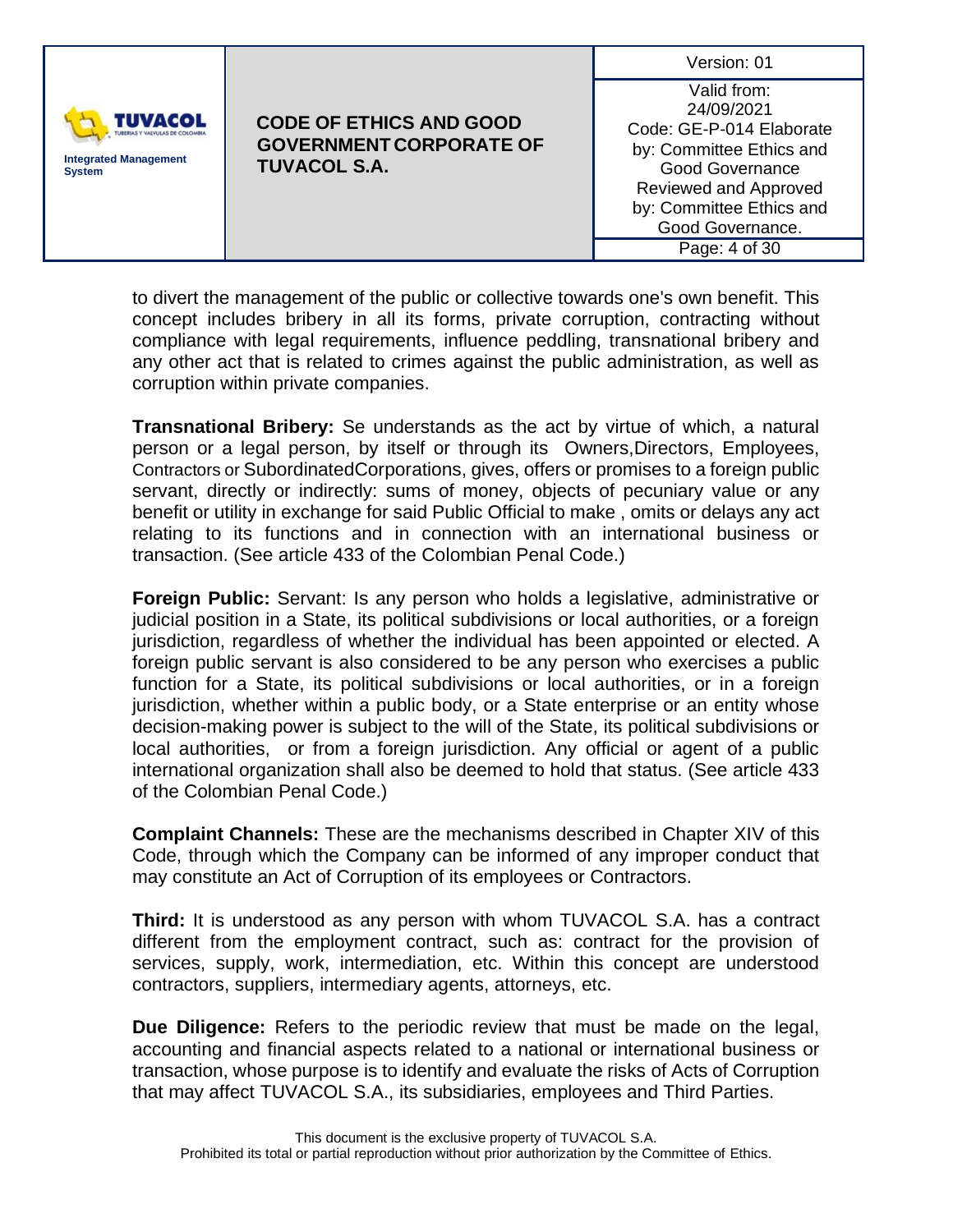|                                                          |                                                                                         | Version: 01                                                                                                                                                                                           |
|----------------------------------------------------------|-----------------------------------------------------------------------------------------|-------------------------------------------------------------------------------------------------------------------------------------------------------------------------------------------------------|
| TUVACOL<br><b>Integrated Management</b><br><b>System</b> | <b>CODE OF ETHICS AND GOOD</b><br><b>GOVERNMENT CORPORATE OF</b><br><b>TUVACOL S.A.</b> | Valid from:<br>24/09/2021<br>Code: GE-P-014 Elaborate<br>by: Committee Ethics and<br><b>Good Governance</b><br>Reviewed and Approved<br>by: Committee Ethics and<br>Good Governance.<br>Page: 5 of 30 |

**Directors:** The Board of Directors and Legal Representatives of TUVACOL S.A. are understood to be the Board of Directors and Legal Representatives.

**Public Official:** Is any natural person who holds in Colombia a public office in any of the branches of public power, autonomous bodies or control bodies, regardless of whether they are of the national, departmental, municipal order; if their form of election is popular, contest of merits or free appointment and removal; their hierarchy; or if in Colombian norms they are called members of corporations, public employees, or official workers. Likewise, members of the public force, individuals who exercise public functions on a permanent or temporary basis, officials and workers of autonomous bodies such as the Bank of the Republic or bodies of collaboration by decentralization or deconcentration such as Public Notaries and Registry Offices are considered Public Officials.

**Restrictive Lists:** are lists that relate people and companies that according to the body that publishes them, may be linked to illegal or criminal activities, such as the lists of the United Nations Security Council, OFAC, INTERPOL, National Police, etc.

**Compliance Officer:** Is the natural person appointed by the Board of Directors to lead and administer this Program. The same individual may, if the competent bodies of TUVACOL S.A. so decide, assume functions in relation to other risk management systems within the Company.

**Facilitation Payments:** These are payments or gifts of small amount that are made to a person (including Public Officials or employees of private companies), to get a favor, speed up an administrative process, obtain a permit, a license or a service, or avoid an abuse of power. (Acts that are prohibited within TUVACOL S.A.)

**Corporate Governance:** It is the system by which the governing bodies of an organization are related; combining their interests and expectations and including in its components the orientation, direction and control of the same through the design of rules and implementation of good practices with which value is generated and greater transparency is established in management.

**Transparency of Information:** In TUVACOL S.A., employees, apprentices and Third Parties, must disclose complete and timely information, allowing the knowledge of the actions, operation and decision-making of the company to the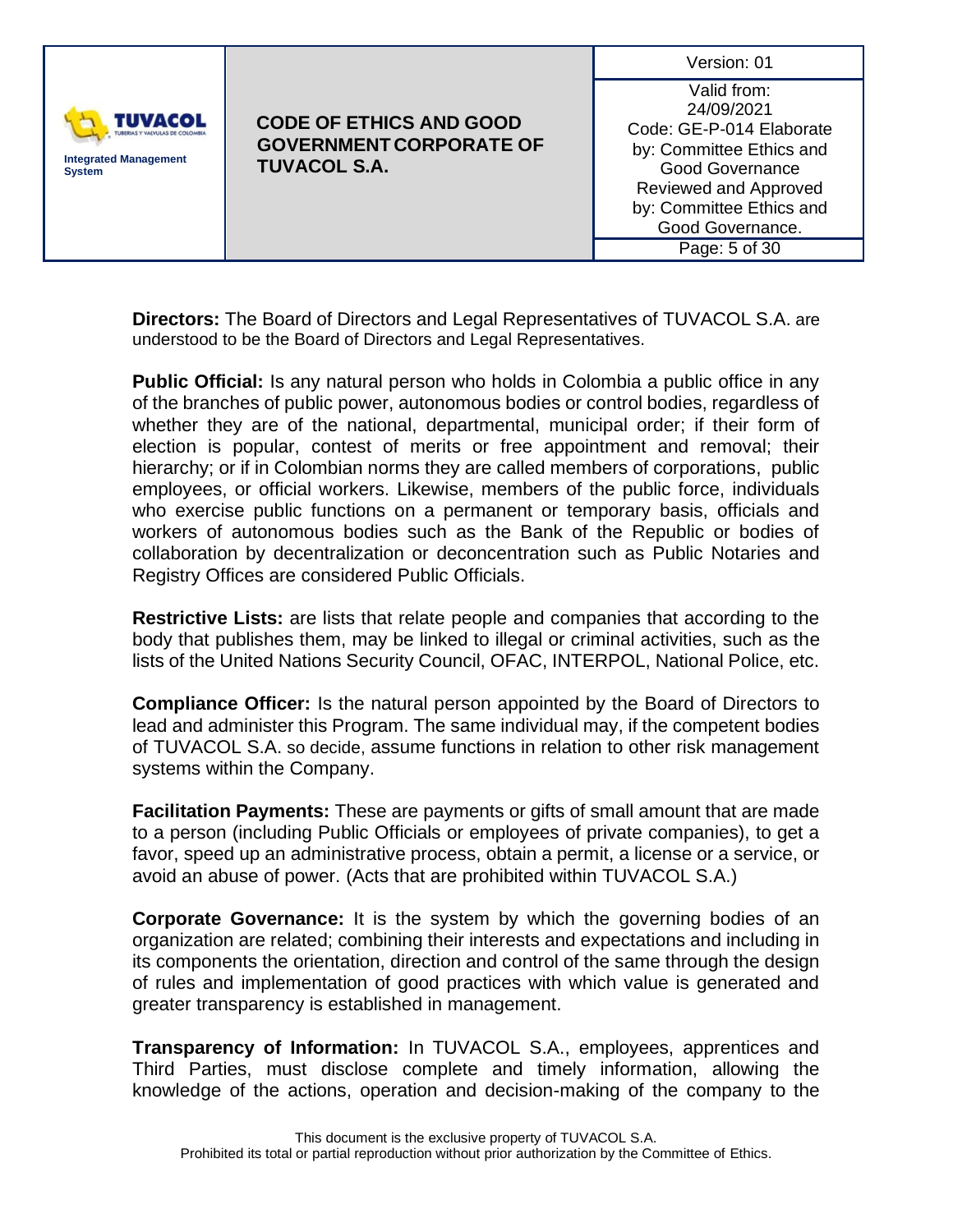| <b>TUVACOL</b><br><b>Integrated Management</b> | <b>CODE OF ETHICS AND GOOD</b><br><b>GOVERNMENT CORPORATE OF</b><br><b>TUVACOL S.A.</b> | Version: 01<br>Valid from:<br>24/09/2021<br>Code: GE-P-014 Elaborate<br>by: Committee Ethics and<br><b>Good Governance</b> |
|------------------------------------------------|-----------------------------------------------------------------------------------------|----------------------------------------------------------------------------------------------------------------------------|
| <b>System</b>                                  | Reviewed and Approved<br>by: Committee Ethics and<br>Good Governance.<br>Page: 6 of 30  |                                                                                                                            |

competent authorities when it is the case and the procedure is duly authorized by a legal or judicial order.

**Efficiency:** The management of TUVACOL. S.A., will be characterized by an adequate administration of its resources and by the achievement of the objectives for which it was created.

**Conflict of Interest:** it is defined as the situation in which the interests of the Company are in opposition to the personal interests of the collaborators, Third Parties or their relatives, in such a way that they lead the collaborator to act under parameters different from those that have been established to guarantee the real and ethical fulfillment of their responsibilities towards the Company.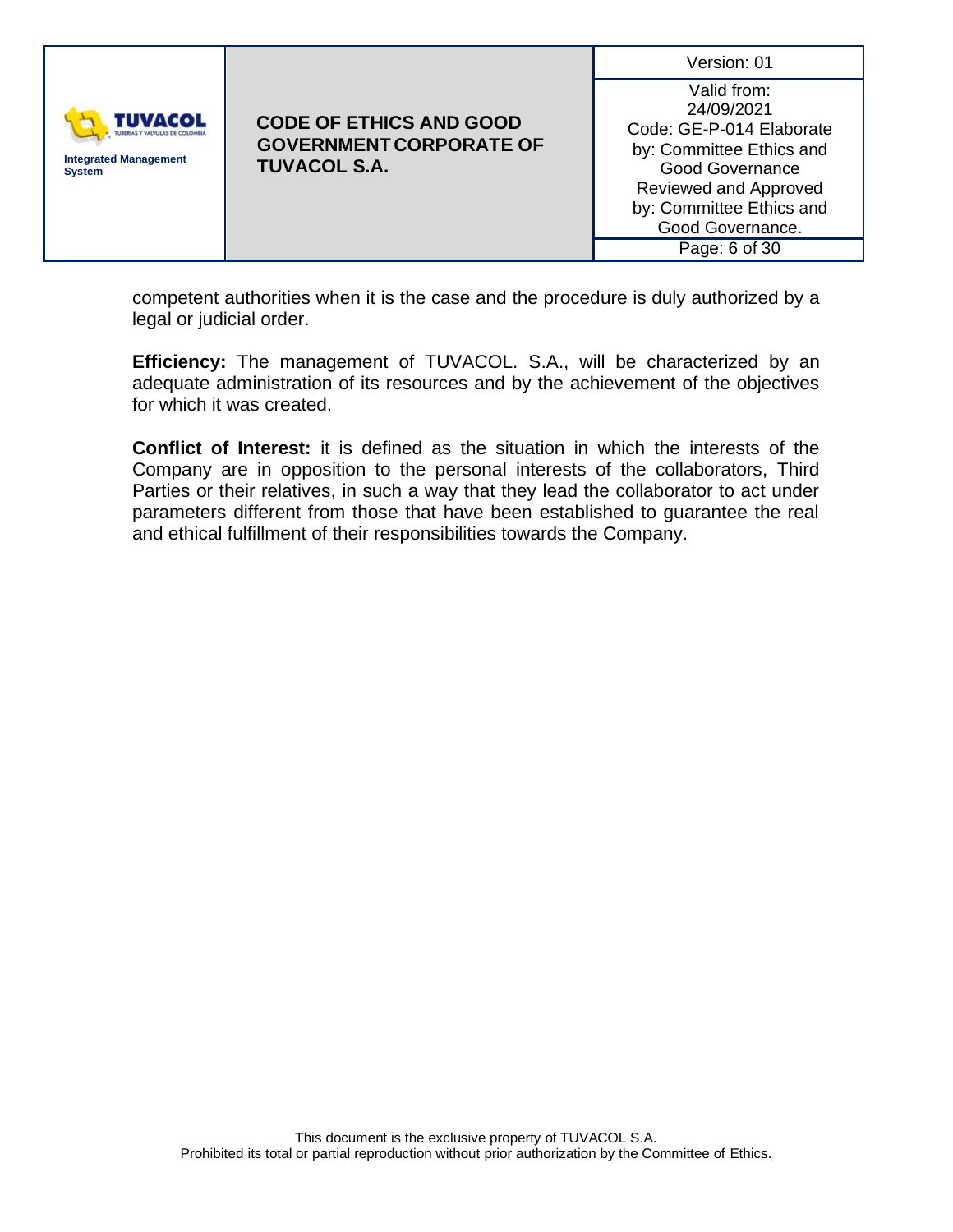

### **CHAPTER III ORGANIZATIONAL STRUCTURE AND FRAMEWORK**

### ORGANIGRAMA TUVACOL S.A.



# **Corporate Values**.

These Values frame the corporate philosophy defining the ideal behavior on which the organizational culture should rest:

- **Innovation:** In TUVACOL S.A. creativity is stimulated as a contribution to individual and collective knowledge, applied to products and services, with the aim of expanding our markets and achieving the economic success of our organization.
- **Commitment:** TUVACOL S.A. promotes responsibility and a sense of belonging applied in its internal management, thus contributing to continuous improvement, which results in the benefit of all employees and each of our clients and allies.
- **Leadership:** The collaborators of TUVACOL S.A. they are oriented to the search for excellence through effective action, thus facilitating that their ideas allow us to optimize processes and achieve our objectives.
- **Teamwork**: At TUVACOL S.A. teamwork is promoted as a factor of integration, participation, trust and collective creativity, thus achieving the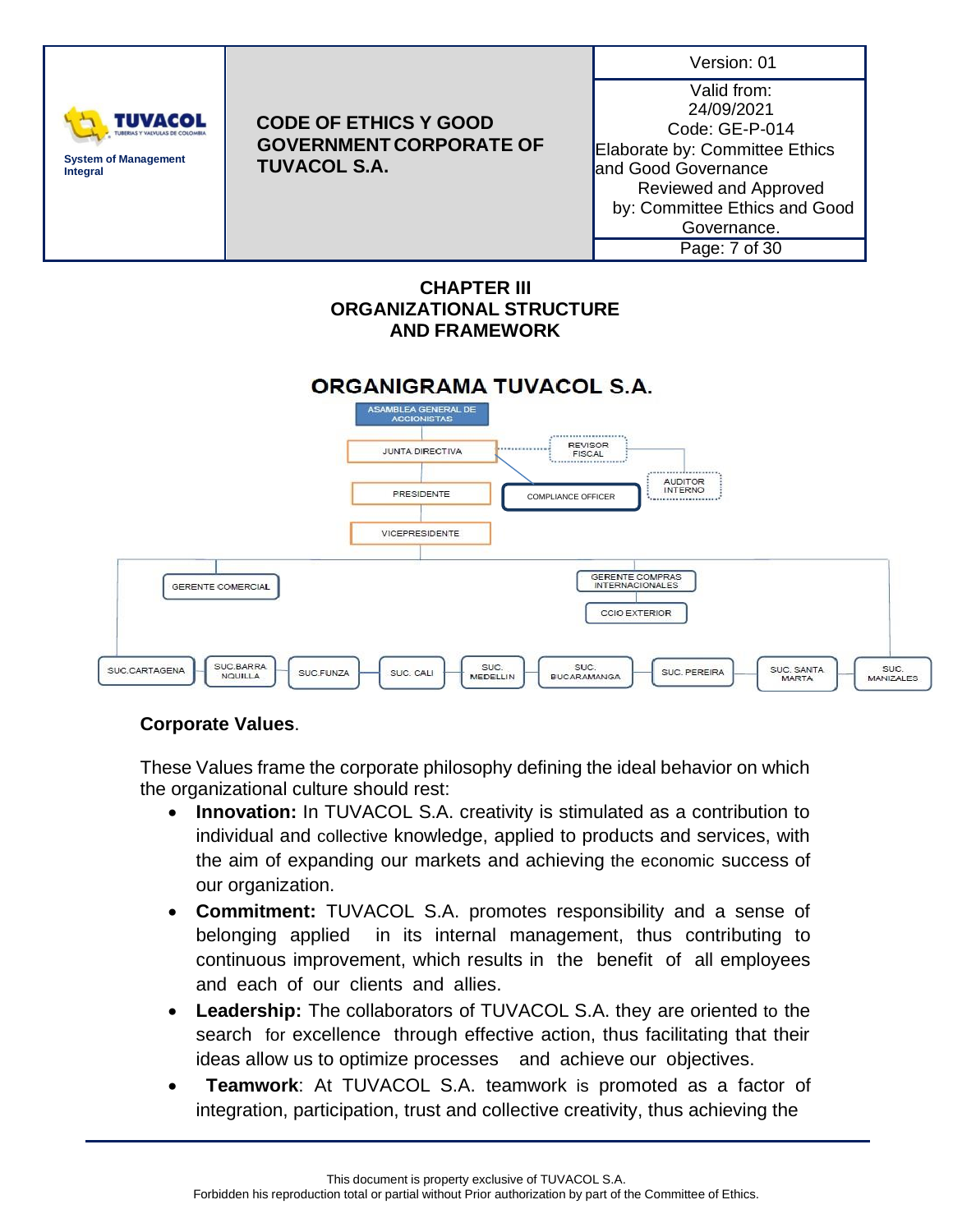| Version: 01 |  |
|-------------|--|
|             |  |



Valid from: 24/09/2021 Code: GE-P-014 Elaborate by: Committee Ethics and Good Governance Reviewed and Approved by: Committee Ethics and Good Governance. Page: 8 of 30

necessary synergy that will enhance the results obtained in the development of the activities.

- **Social Responsibility:** Tuvacol S.A. respects and fulfills the commitments acquired with individuals, with the community and with the State, as well as recognizing the duty acquired by the environmental impact of its business activity and acts in an attempt to achieve a sustainable and harmonious development with the environment.
- **Research:** At TUVACOL S.A. the generation of knowledge is promoted through systematic, organized and objective processes with the purpose of responding to the needs and requirements of our clients.

### **Mission**

TUVACOL S.A. imports and markets pipes, valves, accessories and materials for processes, maintenance and industrial assemblies of the best brands and specifications, aimed at satisfying the needs and expectations of our Customers nationally and internationally in all sectors of the industry where we are present; for this we rely on a wide and diversified portfolio of products and a very competent team, always willing to provide effective technical advice for the identification of the best solutions for customers. Likewise, our internal and foreign trade processes are based on security, thus generating development and benefits to the community, workers and shareholders.

#### **Vision**

We project ourselves for the year 2022 as the leading company in the commercialization of pipes, valves, accessories and materials for processes, maintenance and industrial assemblies nationwide, and position ourselves as an important competitor in Central America, constantly innovating, stimulating the development of our human talent, to guarantee a service of excellence, generating an adequate profitability and projecting an impeccable corporate image and focused on the safety of our internal and foreign trade processes.

# **CHAPTER IV DECALOGUE OF ETHICAL CONDUCT**

The addressees of this Code shall act with:

• **Honesty**: The employee of **TUVACOL S.A.** will act with honesty,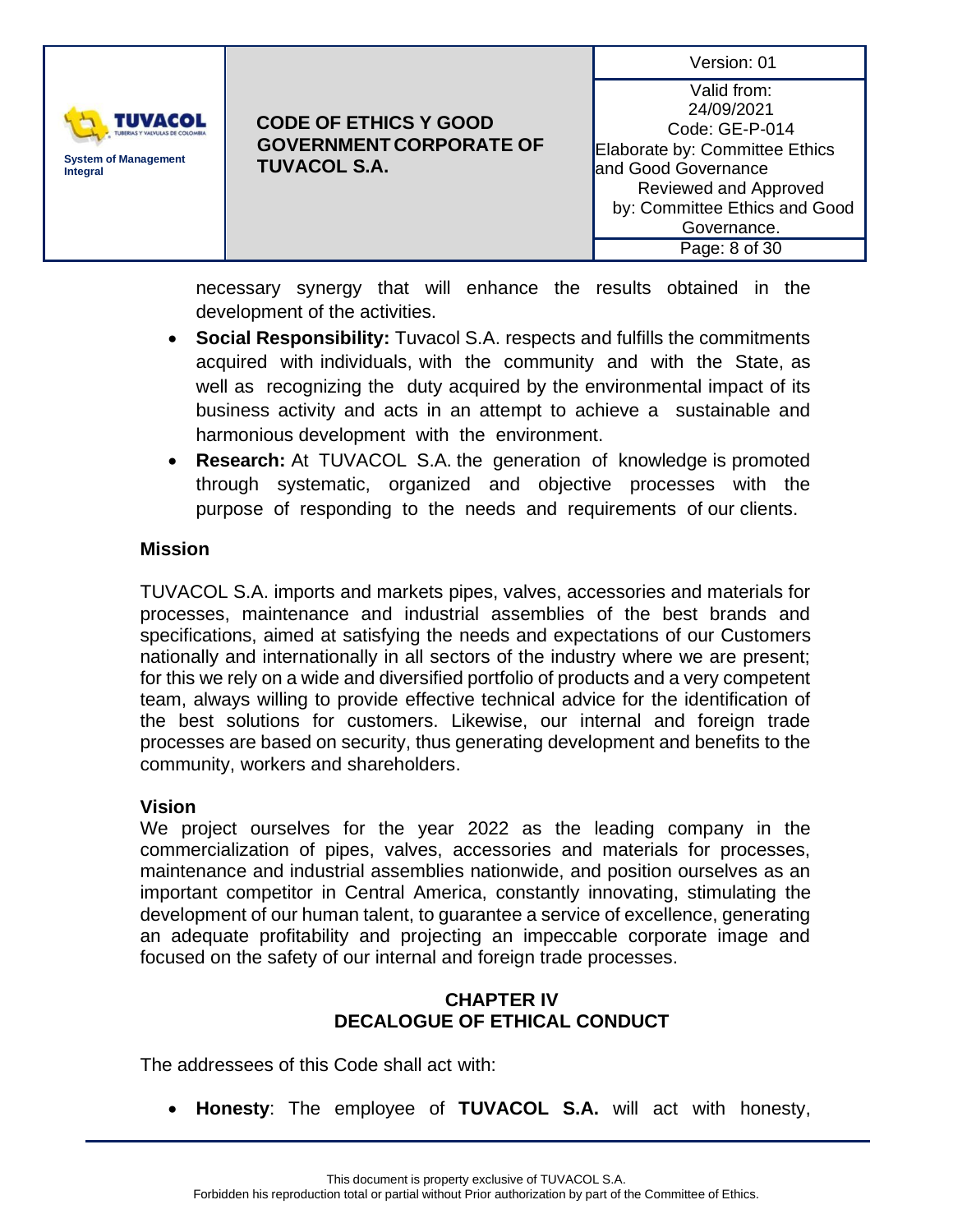

#### **CODE OF ETHICS Y GOOD GOVERNMENT CORPORATE OF TUVACOL S.A.**

Valid from: 24/09/2021 Code: GE-P-014 Elaborate by: Committee Ethics and Good Governance Reviewed and Approved by: Committee Ethics and Good Governance. Page: 9 of 30

honorability and moderation in each of its performances.

- **Commitment:** The employee of **TUVACOL S.A.** you will always be committed to your work, your company, your family and yourself.
- **Responsibility:** The employee of **TUVACOL S.A.** it must exercise the fulfillment of its duties, with integrity and professionalism.
- **Loyalty**: The employee of **TUVACOL S.A.** will be integral and loyal to its principles, collaborators, customers, to the company.
- **Respect:** The employee of **TUVACOL S.A.** it will always strive for respect for people, acting with a collaborative spirit, with love, enthusiasm and vocation.
- **Entrepreneur and innovator**: The employee of **TUVACOL S.A.** will be entrepreneurial, innovative, efficient, working as a team, respecting the
- diversity of thoughts and criteria of others, always maintaining a spirit of progress.
- **Integral Quality:** The employee of **TUVACOL S.A.** it will always seek efficiency and effectiveness will foster dialogue, listening and I understand the other, for the search for truth and the solution of problems.
- **Ethics:** The employee of **TUVACOL S.A.** acts ethically, is honest, loyal and faithful to our principles, acting at all times in accordance with the regulations in force both at the corporate and business level.
- **Self-care**: The employee of **TUVACOL S.A.** , is committed to the care of the environment seeking sustainable development, and well-being for him, his family, the company and the community

# **CHAPTER V SOCIAL RESPONSIBILITY**

**Social Responsibility Policy**: **TUVACOL S.A.** has analyzed and evaluated the existing social and economic situation, and through the company has

participated socially in the socio-economic improvement of the main cities of the country, generating employment and development in these headquarters.

**TUVACOL S.A.** expressly declares its commitment, from its internal management, to the protection of fundamental rights, safeguarding the basic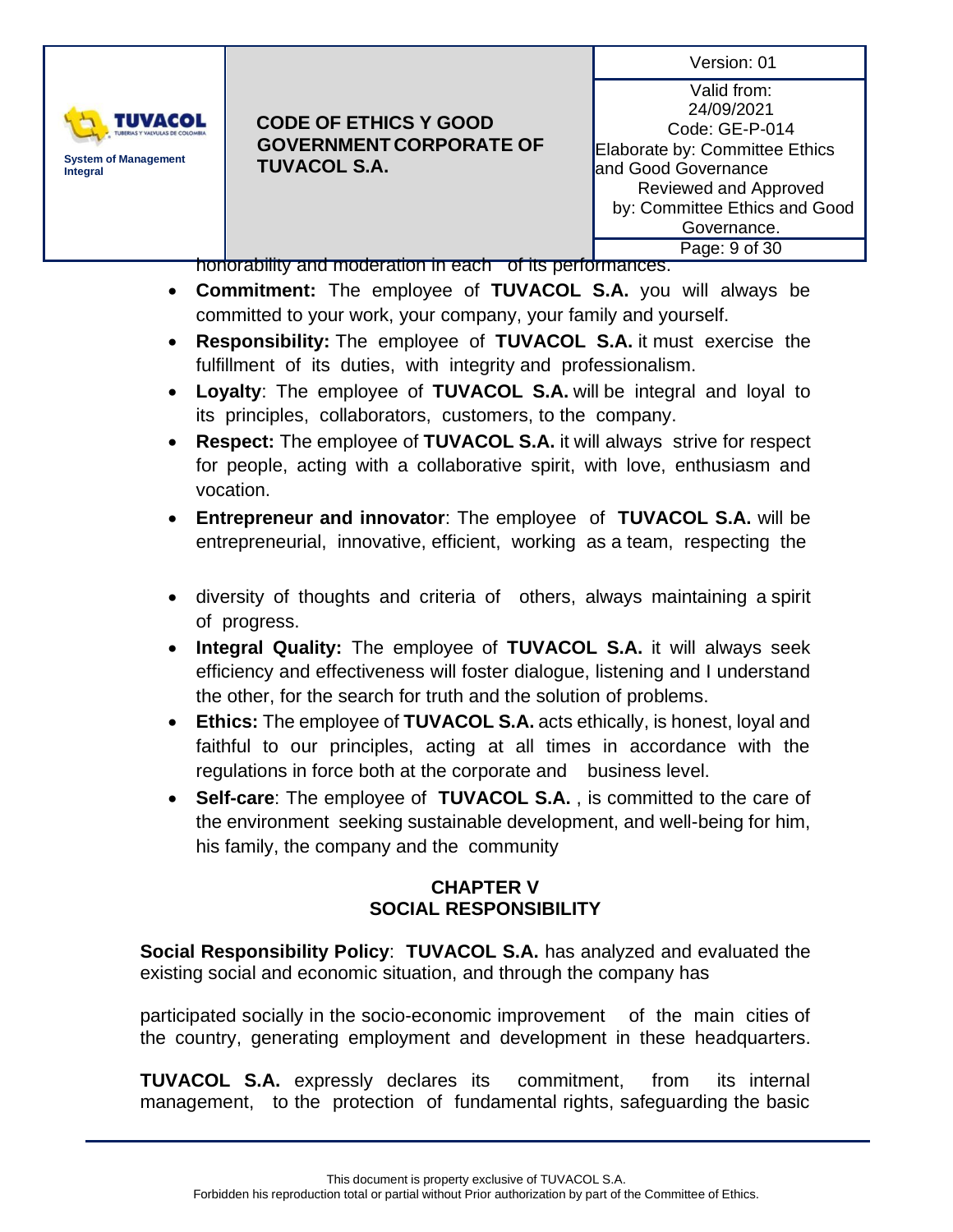

### **CODE OF ETHICS Y GOOD GOVERNMENT CORPORATE OF TUVACOL S.A.**

Valid from: 24/09/2021 Code: GE-P-014 Elaborate by: Committee Ethics and Good Governance Reviewed and Approved by: Committee Ethics and Good Governance. Page: 10 of 30

parameters of protection of life, liberty, equality, human dignity, privacy, the free development of personality, freedom of conscience and worship, information, work, association, respect and care for nature, active citizen intervention, and solidarity, among others.

**Environmental Policy**: Maintain as part of its strategic planning, a preventive policy of the negative impacts that the activity of **TUVACOL S.A.** can produce in the surrounding environment, implementing within the organization the use of clean technologies, the development of efficient and ecologically friendly practices, controlling the production of waste, garbage and polluting substances, so as to guarantee respect and monitoring of natural resources, protecting the diversity of fauna and flora and the environment in general. Likewise, it will strive for compliance with this policy through the implementation of good and healthy hygiene and safety practices, optimizing environmental resources.

**Protection of intellectual property:** Implement internal practices that recognize and protect the rights of creators of works of the intellect, the owners of industrial property and in general of the generators of knowledge inside and outside **TUVACOL S.A.** Regulate the use of protected material within the organization and design mechanisms to obtain and / or maintain in force the authorizations, records, licenses of the creations used by **TUVACOL S.A.** in their activities.

#### **CHAPTER VI MANAGEMENT AND ADMINISTRATION REGIME**

# **Management and administrative bodies.**

In accordance with the Statutes, the management and administrative bodies of **TUVACOL S.A.** are as follows:

GENERAL SHAREHOLDERS' MEETING BOARD PRESIDENT

Through this Code of Ethics and Good Governance, the management and administrative bodies of **TUVACOL S.A.** establish the policies that it considers necessary for the full, transparent and efficient exercise of its function, based on the norms contemplated in the Political Constitution of Colombia, the legal,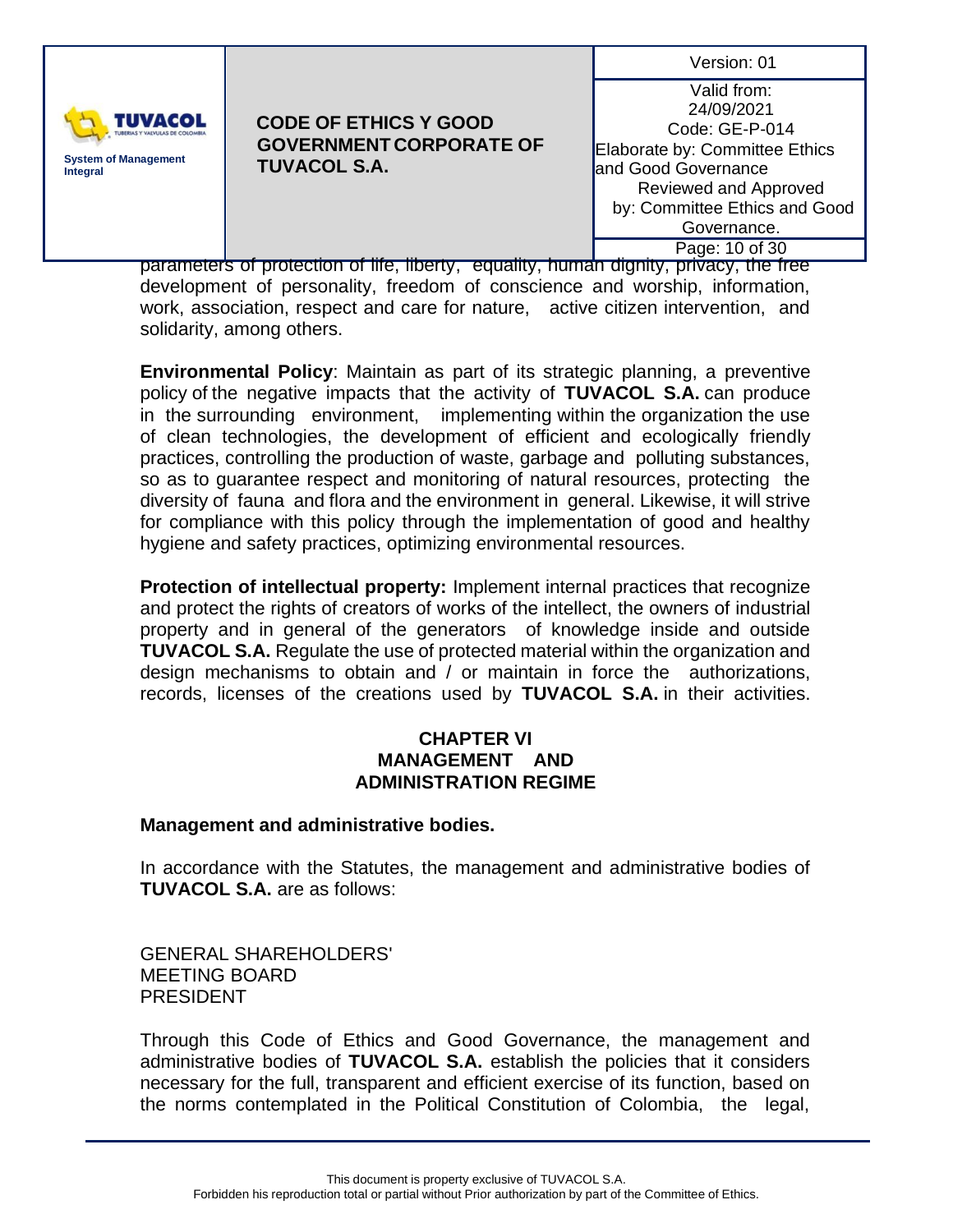| TUVACOL<br><b>System of Management</b><br><b>TUVACOL S.A.</b><br>Integral | <b>CODE OF ETHICS Y GOOD</b><br><b>GOVERNMENT CORPORATE OF</b> | Version: 01<br>Valid from:<br>24/09/2021<br>Code: GE-P-014<br>Elaborate by: Committee Ethics<br>and Good Governance |
|---------------------------------------------------------------------------|----------------------------------------------------------------|---------------------------------------------------------------------------------------------------------------------|
|                                                                           |                                                                | Reviewed and Approved<br>by: Committee Ethics and Good<br>Governance.<br>Page: 11 of 30                             |

regulatory and statutory regulations that are its own, so that these bodies are committed, together with with its management team, to give them effective application and compliance in the development of their management.

Therefore, the entire work team of **TUVACOL S.A.** undertakes to stand out for its competence, integrity, transparency and responsibility, acting with objectivity and professionalism in the fulfillment of its functions, guiding all the actions of **TUVACOL S.A.** towards the fulfillment of its mission, formulating the policies and strategic actions that are necessary for it, and being responsible for its execution, for which it undertakes to orient its personal and professional capacities towards the effective fulfillment of the missionary purposes of **TUVACOL S.A.** , to fully comply with current regulations, to maintain confidentiality in the information that requires it, to comply with the policies and procedures existing in the company.

# **CHAPTER VII CONTROL BODIES**

# **Control mechanisms:**

**TUVACOL S.A.** has audit entities that strive for security, transparency, efficiency and diligence in the development of its object.

**TUVACOL S.A.** undertakes to maintain harmonious relations with the internal and external control bodies and to provide them with the information they legally require in a timely, complete and truthful so that they can carry out their work effectively. Likewise, it undertakes to implement the improvement actions that the control bodies recommend in their respective reports.

#### **Internal Control Mechanisms.**

**Internal Audit**: She is in charge of measuring and evaluating the efficiency, effectiveness, equity and economy of the entity's operations, advising Senior Management on the continuity of the administrative process. It also makes the necessary recommendations for the fulfillment of the goals and objectives, so it will ensure that the staff of **TUVACOL S.A.** comply with the different control mechanisms, so that management strategies are developed that lead to an efficient, effective, impartial, integral and transparent administration, through selfregulation, self-management, self-control and continuous improvement for the fulfillment of corporate objectives, and promoting strategic control,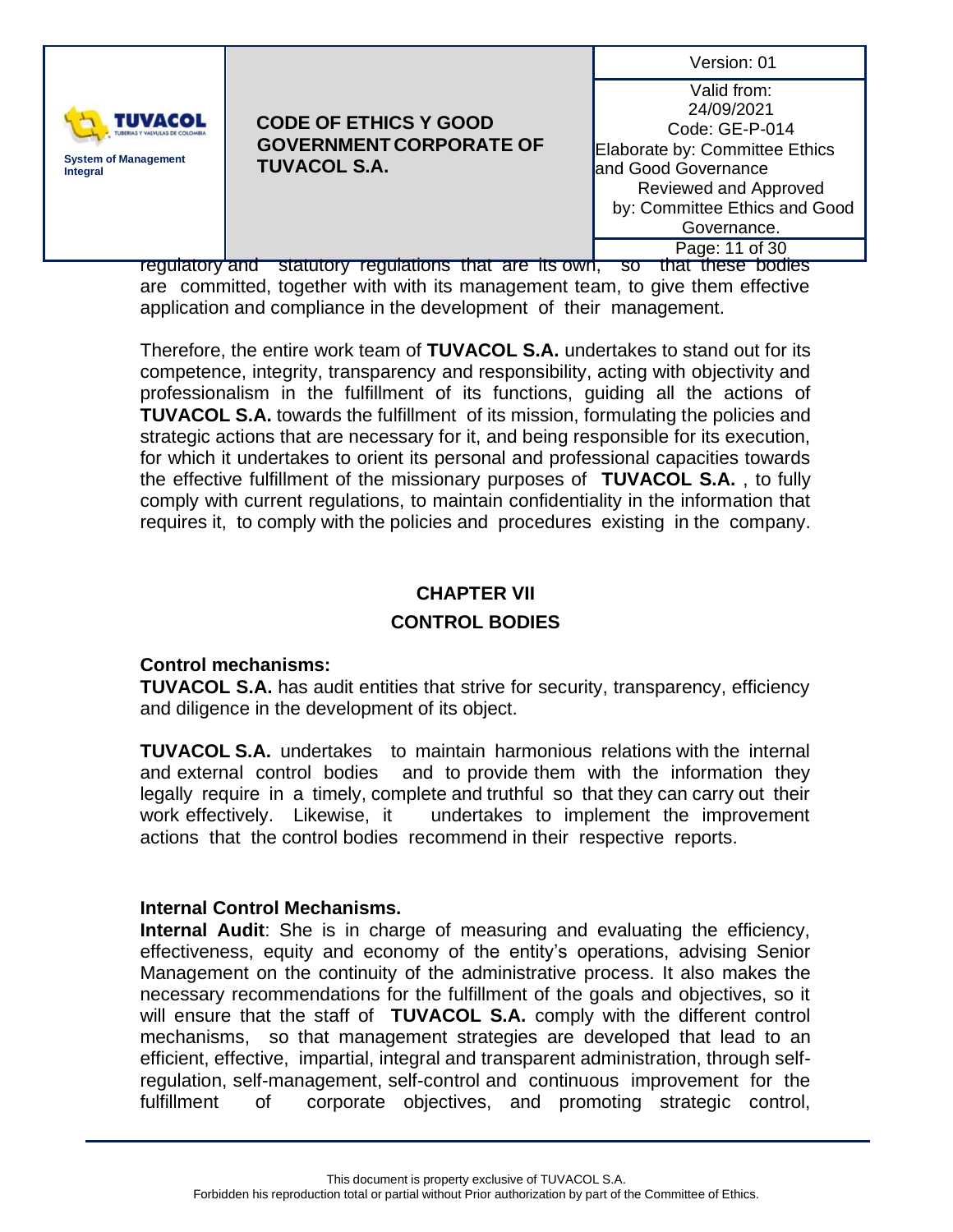| Version: 01 |  |
|-------------|--|
|             |  |



Valid from: 24/09/2021 Code: GE-P-014 Elaborate by: Committee Ethics and Good Governance Reviewed and Approved by: Committee Ethics and Good Governance. Page: 12 of 30

management control and evaluation control

# **External Control Mechanisms.**

**Fiscal Reviewer**: The Tax Reviewer of **TUVACOL S.A.** and the alternate will be elected by the Board of Directors from a list presented for this purpose by the president of **TUVACOL S.A.**, for periods of one year, which may be extended indefinitely. The appointment may not fall on members of **TUVACOL S.A.**

# **CHAPTER VIII INFORMATION MANAGEMENT**

Information management. **TUVACOL S.A.** it has the following guidelines for the handling and use of information:

- The information provided by **TUVACOL S.A.** to its officials, contractors, customers, supervisory bodies or to the general public, it must be true and verifiable in accordance with its accounts, insofar as it relates to operations which by its Nature must be reflected in the financial statements of **TUVACOL S.A.** , or in accordance with the expectations, projections, cash flows or budgets thereof, in the case of business initiatives and projects, all within the restrictions that under the law, or confidentiality contracts and agreements, are imposed with respect to the disclosure of this type of operations.
- The commercial information obtained by **TUVACOL S.A.** of its clients or debtors is confidential, it belongs to them, although **TUVACOL S.A.** has the power to administer it according to the interests of the Company and in accordance with the initial authorization they gave. Its disclosure

proceeds only by court order, at the request of State surveillance and control bodies or other competent authority. In other cases, in order for others to have this information, prior, written and express authorization from its owner is required.

• The recipients of this Code must use the information whose use they have been authorized only for the purposes of their functions and activities. Likewise, they may not use the name of the entity in activities other than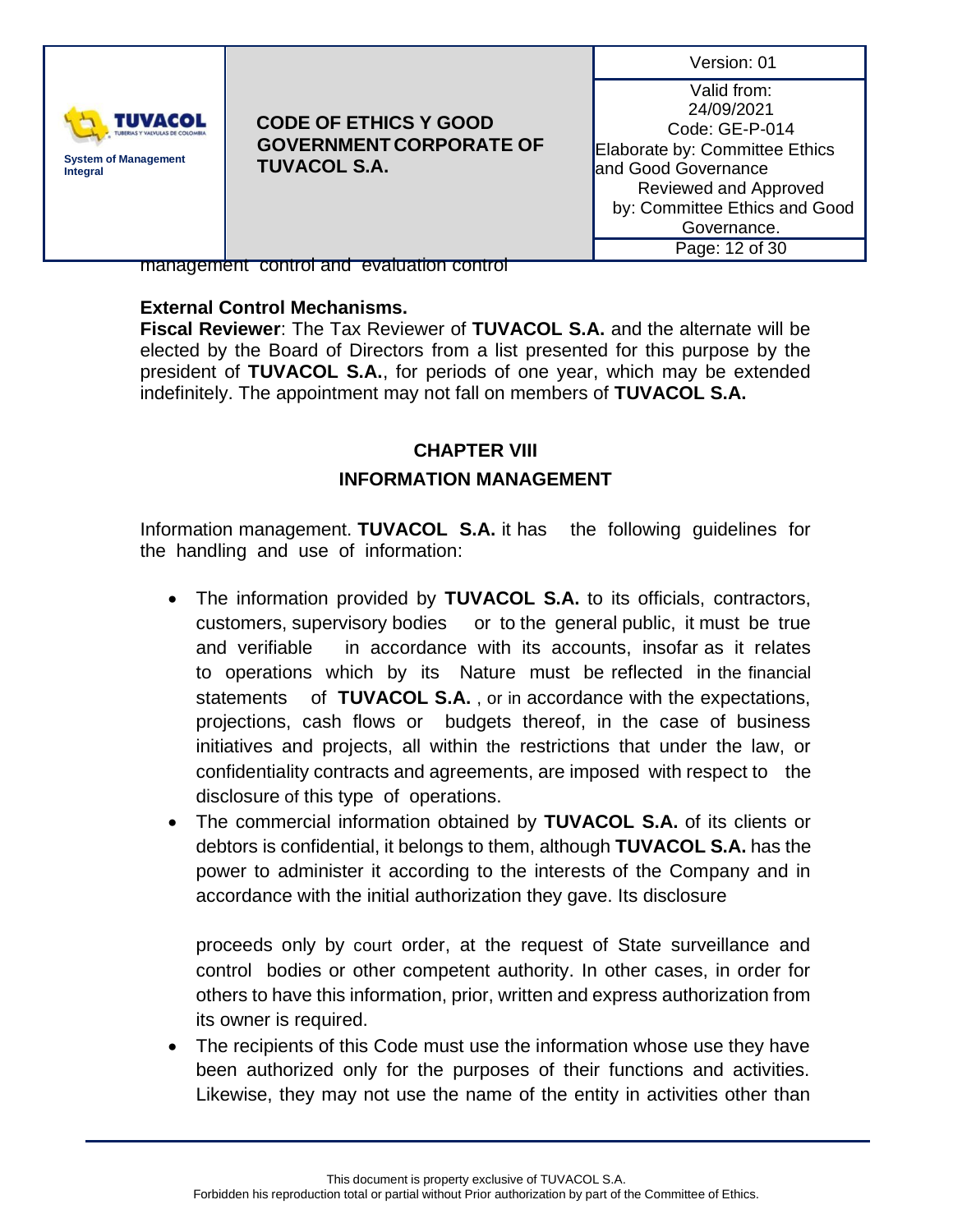| Version: 01 |  |
|-------------|--|
|             |  |



Valid from: 24/09/2021 Code: GE-P-014 Elaborate by: Committee Ethics and Good Governance Reviewed and Approved by: Committee Ethics and Good Governance. Page: 13 of 30

those of their position or for which they do not have authorization or power conferred.

- The addressees of this Code shall refrain from disclosing the prices or conditions of quotations, proposals or offers, which put in conditions of advantage to any proposer, offeror or supplier, as well as from giving information on the awards of the offers or contests before the officialization of the result by the competent official, under penalty of presuming that he is privileging the offeror who receives such information.
- The addressees of this Code, in relation to the information they provide, must observe that it corresponds to the truth and that it is supported by certain and authentic documentation. It is considered inadmissible, reprehensible and inappropriate conduct to distort or conceal the truth.
- The recipients of this Code who are assigned the management of keys or access codes to the systems of the entity must keep them in reserve and under their responsibility.
- The dissemination of information in **TUVACOL S.A.** it will have a strategic character and will be aimed at strengthening the institutional image and expanding the productive capacity of officials. To this end, the communicative actions and the dissemination of information will be carried out in accordance with the parameters that are established internally; therefore, an informative communication policy will be developed that contributes to establishing permanent contact with the recipients of this Code and that guarantees that the information provided is timely, updated, clear, truthful and reliable, through the formats and channels defined for this, among which can be enunciated: newsletters, brochures or circulars, newspapers, anti-corruption line, email and website.
- Organizational communication will be fundamentally oriented to strengthen **TUVACOL S.A.** internally to present the best corporate image both inside and outside of it. This will be achieved through activities that improve the attitude of service of each of its officials, that generate awareness of the need to respond timely and satisfactorily to the requests of users, and that contribute to creating conditions for a true teamwork.
- For the management of privileged information, confidentiality agreements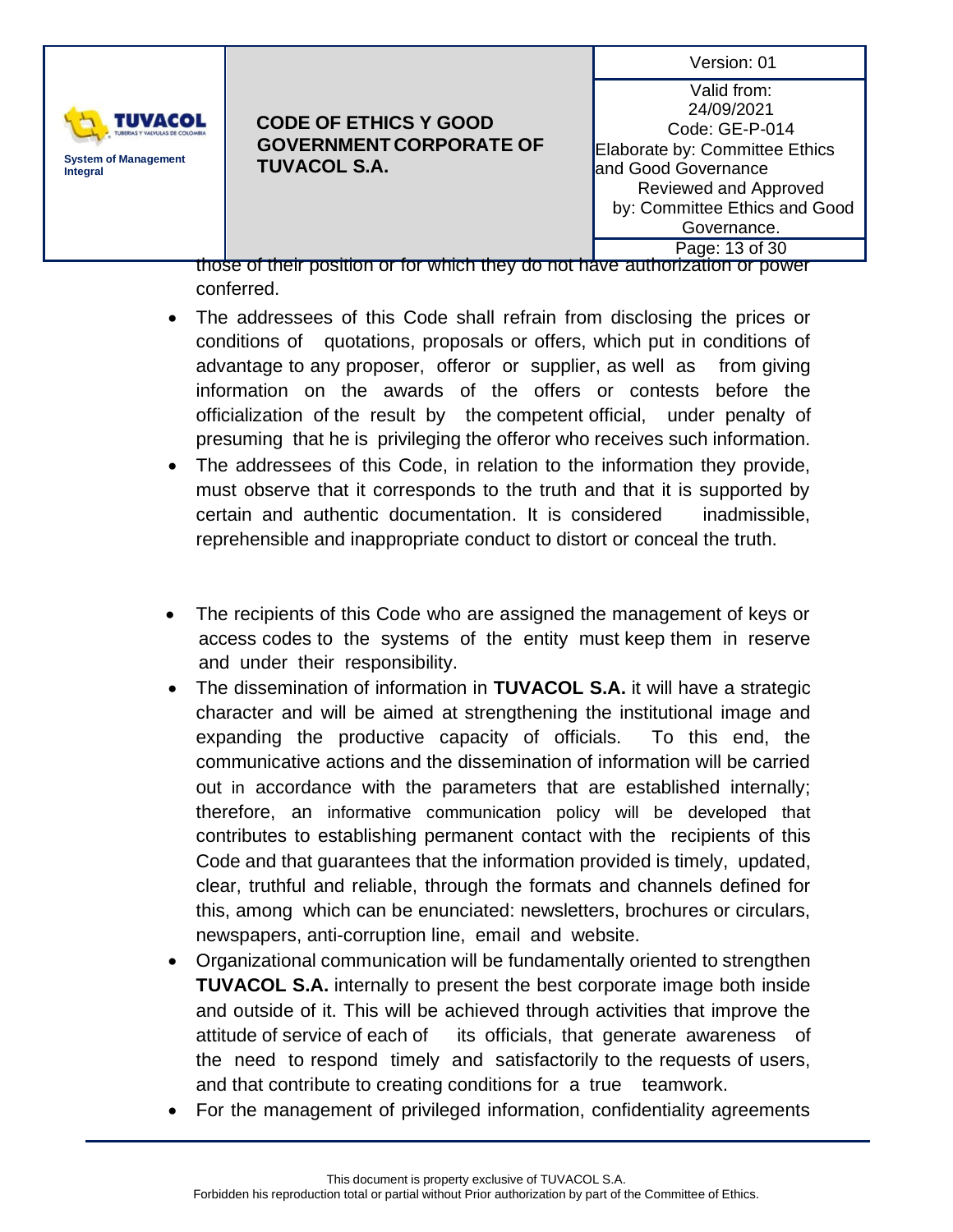

#### **CODE OF ETHICS Y GOOD GOVERNMENT CORPORATE OF TUVACOL S.A.**

Valid from: 24/09/2021 Code: GE-P-014 Elaborate by: Committee Ethics and Good Governance Reviewed and Approved by: Committee Ethics and Good Governance. Page: 14 of 30

will be signed in a way that ensures that the information you have reserved is handled prudently and is not published or known by third parties. None of the interest groups may directly or indirectly use privileged and confidential information of **TUVACOL S.A.** for their own interests.

# **CHAPTER IX CONFLICTS OF INTEREST**

# **Commitment to Conflicts of Interest:**

**TUVACOL S.A.** , through this Code, establishes a policy of conflicts of interest that will be developed in order to contain prevention, management,

disclosure and resolution of the same, as well as the criteria that regulate the relations between **TUVACOL S.A.** and its stakeholders.

In development of this commitment and as a complement to the anti-corruption policy, **TUVACOL S.A.** rejects and prohibits all those linked to it, incur in any of the following practices:

- Receive remuneration, gifts or any other type of compensation in money or kind from any legal or natural person, by reason of the work or service provided by **TUVACOL S.A.**
- Grant compensation not authorized by the relevant rules.
- Improperly using privileged or confidential information to obtain benefit or safeguard individual interests of oneself or of third parties.
- Disclose confidential information of its management.
- Use the position in the company or its name to obtain special treatment in the supply of goods or services by persons negotiating with the company
- Seek or obtain utility for himself, for his relatives or for third parties, of privileged or confidential information that is presented to him for being an employee of **TUVACOL S.A.**
- Allocate assets, services, products and material and human resources of the company, for purposes other than those assigned by **TUVACOL S.A.**
- Enter into or execute contract, business or operation with former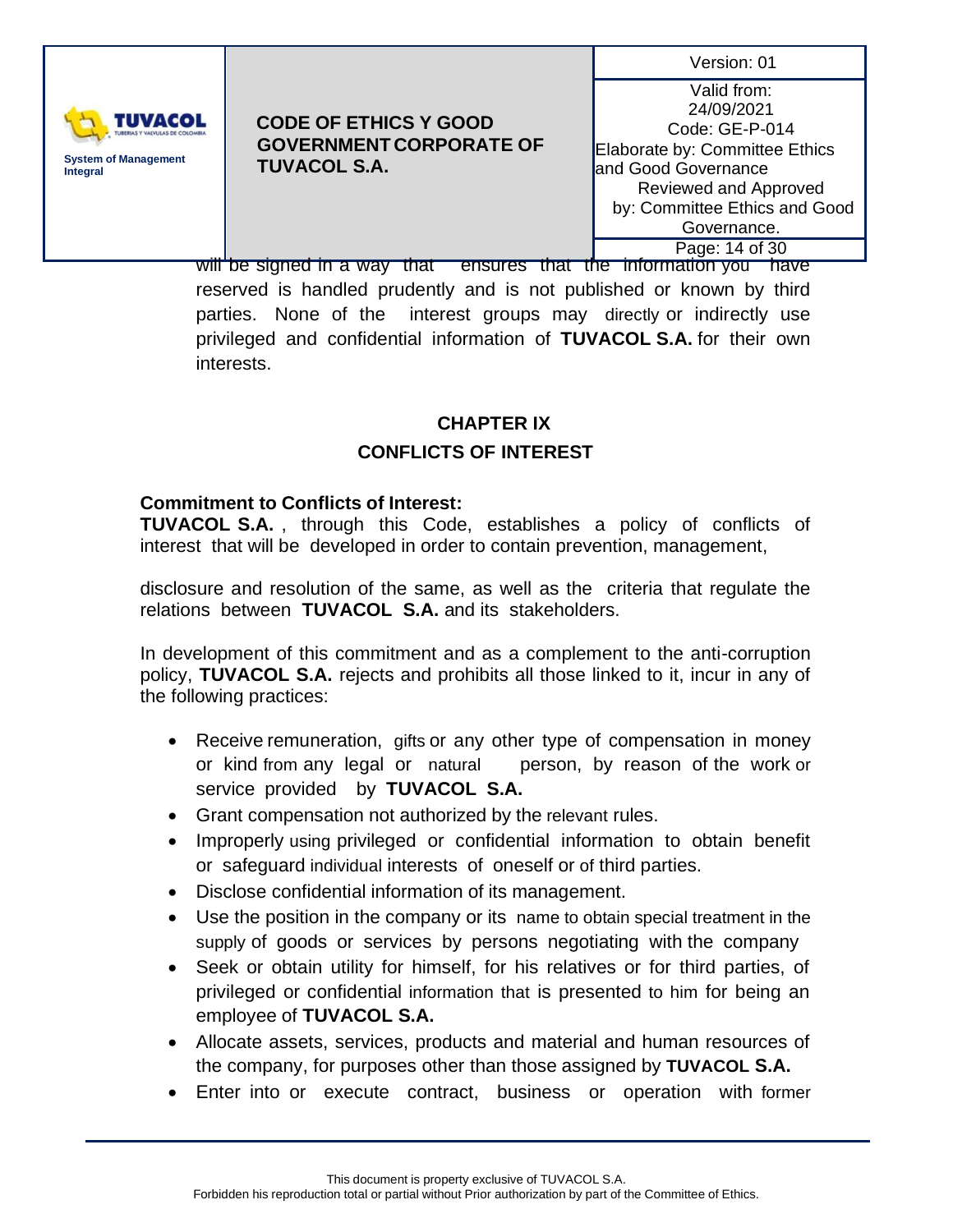

### **CODE OF ETHICS Y GOOD GOVERNMENT CORPORATE OF TUVACOL S.A.**

Valid from: 24/09/2021 Code: GE-P-014 Elaborate by: Committee Ethics and Good Governance Reviewed and Approved by: Committee Ethics and Good Governance. Page: 15 of 30

employees of **TUVACOL S.A.**, whose withdrawal has had as its origin a conduct that violates it, its policies and interests.

• Accept attention in cash or in kind, such as gifts, invitations, commissions, travel, participation in business and any other offer, that may compromise or tilt their conduct in favor of the person who makes them. Only normal and commonly used attentions are accepted within healthy business practices, and these must be known to the respective head or directors of the company.

Conflict of interest is an ethical problem and aims to safeguard the general principles of transparency, fairness, rectitude and prudence in acts, business and contracts.

Conflict of Interest situations are avoidable to the extent that they are achieved by employees that are responsible for not generating for their benefit and from the Company, income beyond strictly labor.

# **Guiding principles on conflict of interest.**

The Recipients of the Code must permanently apply the following principles:

- **Goodwill**: As a principle, it supposes a personal position of honesty and honesty in all the acts that the individual performs in his condition of person, a position that carries inserted, *per se,* the full awareness of not deceiving or harming anyone with traps, abuses, discriminations, preferences and distortions.
- **Loyalty**: Refers to the duty of loyalty to the Company and the correctness in the actions in the relations that are had with it, with the officials, and to the loyalty they owe to other Corporations, suppliers and contractors. In the exercise of their activity, the workers and Administrators of **TUVACOL**

**S.A.** comply with such duty by exercising their powers or faculties safeguarding the social interest of **TUVACOL S.A.**, without obtaining advantages for himself or a third party at the expense of it. In the event of pursuing personal interests, the person will be responsible to **TUVACOL S.A.**

• **Full information or disclosure:** Understood as the duty to communicate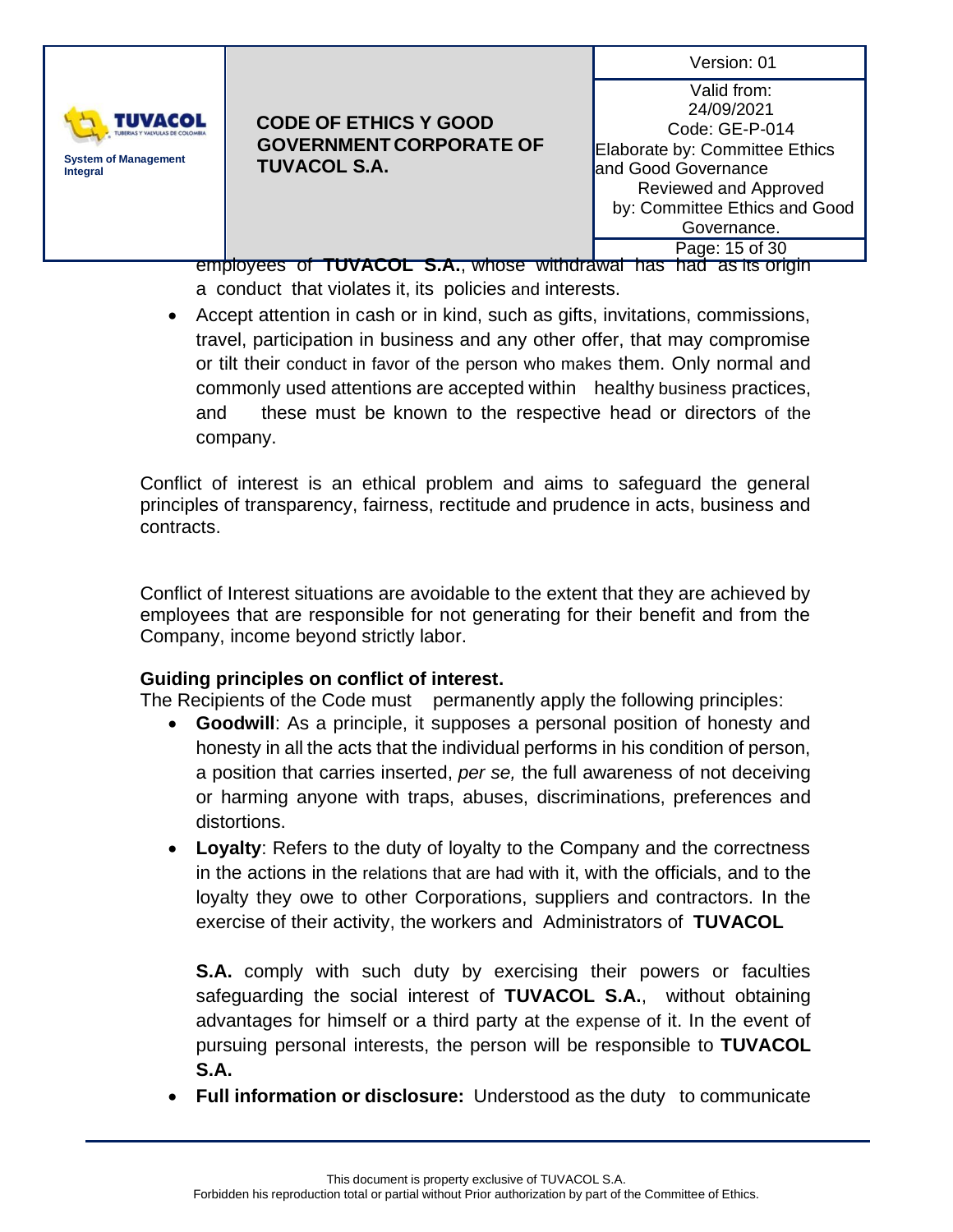

### **CODE OF ETHICS Y GOOD GOVERNMENT CORPORATE OF TUVACOL S.A.**

Valid from: 24/09/2021 Code: GE-P-014 Elaborate by: Committee Ethics and Good Governance Reviewed and Approved by: Committee Ethics and Good Governance. Page: 16 of 30

everything that could affect the guarantee of the rights of others. It is a duty to communicate any situation that is or appears to be a conflict of interest and to provide all necessary information related to the situation. The information must include both the nature of the interest in a given operation, its extent or scope, or the benefits it could bring if it were carried out, as well as the information necessary to resolve the possible conflict.

• **Principle of equal treatment:** Duty to act in accordance with the social interest and with respect for equal treatment.

# **Conduct to be followed by recipients in conflict situations.**

The recipients of this Code must make known the hierarchical level immediately above in the organizational structure of **TUVACOL S.A.** , the possible conflicts of

interest that may arise in the development of the operations of **TUVACOL S.A.** when they benefit any person or entity of which they are part as directors and /or shareholders or have claims. Also when they benefit any person or entity in which their spouse, partner or partner has investments or claims. The information that reveals the conflict situation should include the identification of the benefits and consequences that would occur in case of acting under the disclosed situation.

**Conduct to be followed by the Company in Conflict situations:** When a situation of conflict of interest arises and the competent according to its hierarchical level is prevented, it will be removed from handling it and will be assumed by the hierarchical superior of the initially disabled.

# **CHAPTER X DISABILITIES AND INCOMPATIBILITIES**

**Disabilities:** The recipients of this Code will abide by the prohibitions and restrictions established below:

# **In personnel selection:**

• **TUVACOL S.A.,** from the date of publication of this code, may not bind directly or through outsourcing companies, fixed-term employment contract, temporary service companies and contracts for the provision of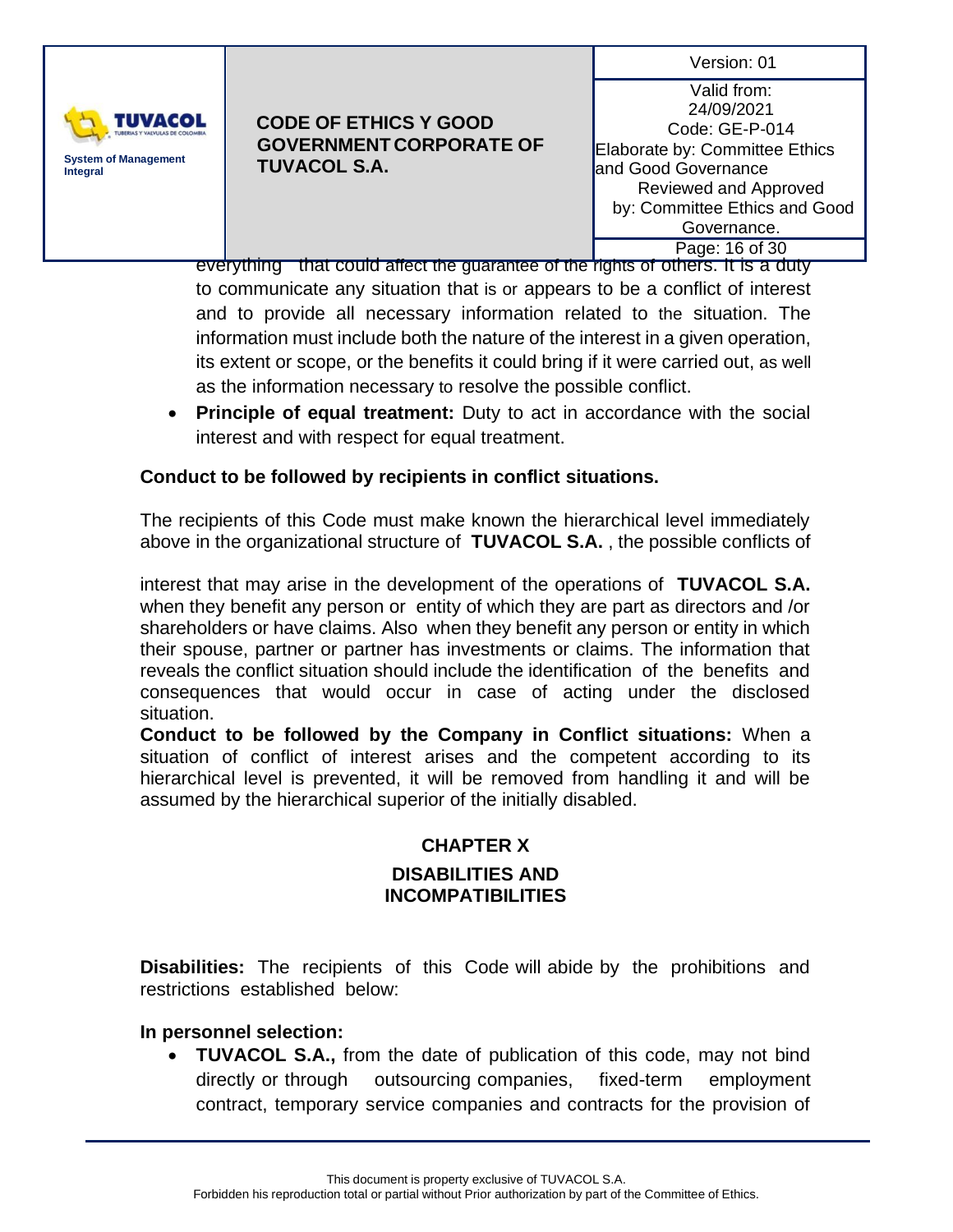

# **CODE OF ETHICS Y GOOD GOVERNMENT CORPORATE OF TUVACOL S.A.**

Valid from: 24/09/2021 Code: GE-P-014 Elaborate by: Committee Ethics and Good Governance Reviewed and Approved by: Committee Ethics and Good Governance. Page: 17 of 30

services or others, personnel whose spouse or permanent partner, family member up to fourth grade of consanguinity, second of affinity or first civil, is working in **TUVACOL S.A.** and is in a direct relationship of subordination.

- From the date of publication of this Code, it is forbidden for them to work in **TUVACOL S.A.** at the same time, officials who marry or who make up a de facto marital union with each other, one of them must be withdrawn, only if there is a direct relationship of subordination.
- They cannot be linked to **TUVACOL S.A.**, directly or through the contracts described, to personnel who have been dismissed with just cause, when the employee has been declared insubsistent or removed from office as a result of a fiscal, disciplinary or criminal proceedings brought against him.
- At the time prior to the link, the candidate must declare under the

gravity of the oath that none of the inabilities and incompatibilities described herein exist, according to the format that for this purpose has established the Administrative Management.

In the conclusion of contracts with **TUVACOL S.A.** : They will not be able to enter into contracts with **TUVACOL S.A.** the following people:

- The person who has been convicted of crimes against the Economic and Social Order, Public Security, Public Health, Public Administration and / or the Existence and Security of the Status.
- The natural or legal person who does not comply with his obligation to make contributions to health systems, occupational risks, pensions and family compensation funds, Colombian Institute of Family Welfare and National Learning Service, in accordance with the provisions of Law 789 of 2002.
- The natural person whose spouse, partner or permanent partner provides their services as a contractor or supplier of **TUVACOL S.A.** The same prohibition shall apply to the spouse, partner or permanent partner of the legal representative, shareholder, partner or member of the board of directors of the contracting company.
- A lawyer who is sanctioned by the Superior Council of the Judiciary.
- The person who has been excluded from the exercise of his profession.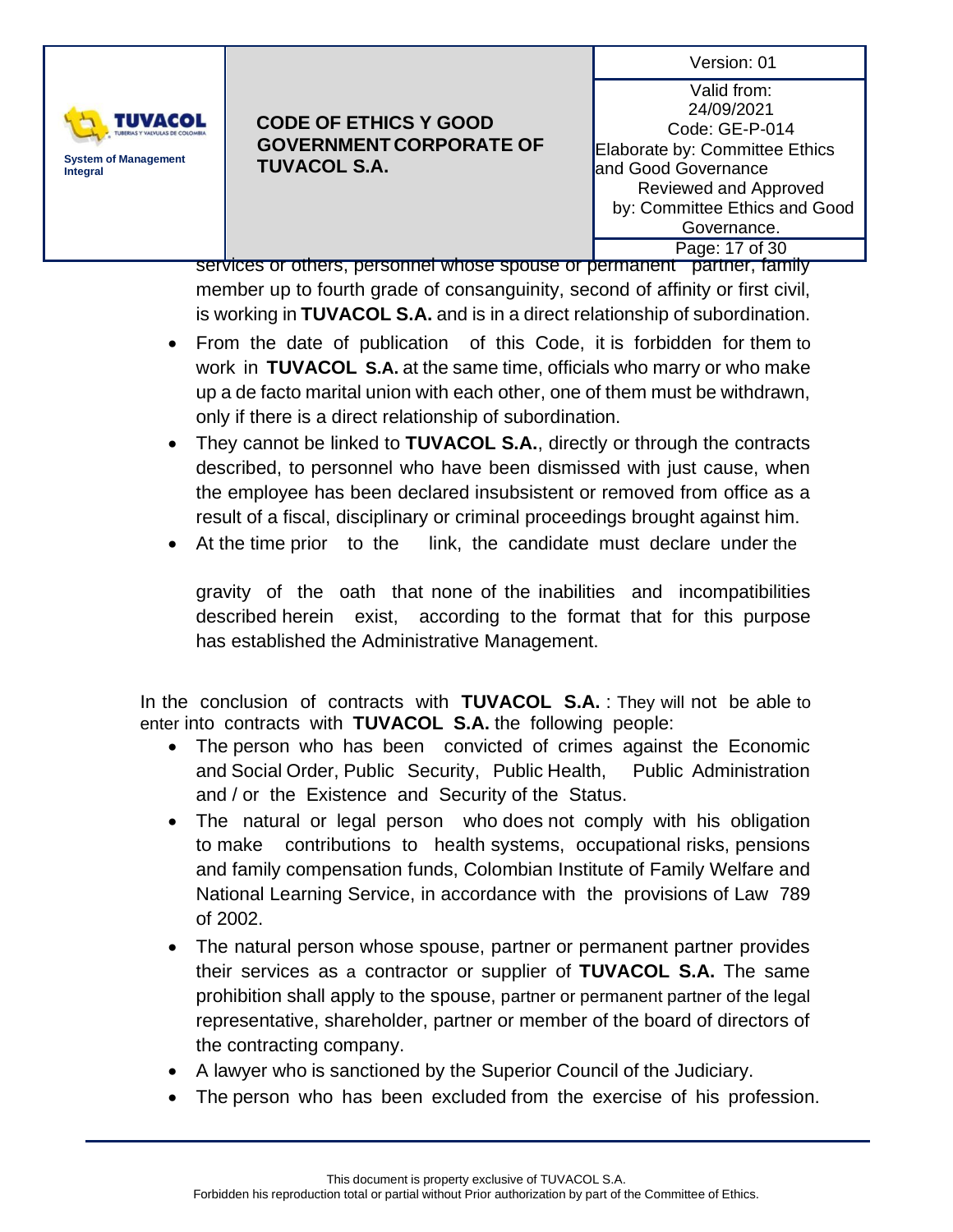

#### **CODE OF ETHICS Y GOOD GOVERNMENT CORPORATE OF TUVACOL S.A.**

Valid from: 24/09/2021 Code: GE-P-014 Elaborate by: Committee Ethics and Good Governance Reviewed and Approved by: Committee Ethics and Good Governance. Page: 18 of 30

- The natural person or legal representative of the legal entity that is a member of the Board of Directors of **TUVACOL S.A.** or the spouse, permanent partner, relatives within the fourth degree of consanguinity, second degree of affinity or first civil of said members.
- The natural person or legal person whose legal representative is the spouse, permanent partner or relative who is within the fourth degree of consanguinity, second of affinity, first civil, of an official of **TUVACOL S.A.** who holds a managerial position in the company.

**Incompatibilities**: For the purposes of determining possible incompatibilities, **TUVACOL S.A.** will be governed by those contemplated in the National Constitution, the Law and in the Current Contracting Manual.

**Supervening disabilities and incompatibilities:** The supervening disabilities and incompatibilities must be made known to **TUVACOL S.A.** immediately by the addressees of this Code, in order to authorize the possible assignment of the contract or the unilateral declaration of the termination of the same without any compensation.

**Prior declaration**: All suppliers, proposers, contractors and, in general, all recipients of this Code, must declare, before entering into their respective contracts and under the gravity of the oath, not be subject to any cause of incapacity, incompatibility or conflict of interest of those contemplated in this Code, in accordance with the format established for the purpose.

### **CHAPTER XI CONTRACTING AND SELECTION OF SUPPLIERS**

For the establishment of commercial and contractual relationships with suppliers and contractors, **TUVACOL S.A.** take into account and apply the principles of transparency, free competition, objectivity, ability to pay and experience, choice of the highest bidder, clear information on commercial possibilities and respect for trademarks and industrial property.

**TUVACOL S.A.** ensures that the purchased product complies with the purchase requirements specified in the request to suppliers through physical samples and technical sheet. The type and scope of control applied to the supplier and the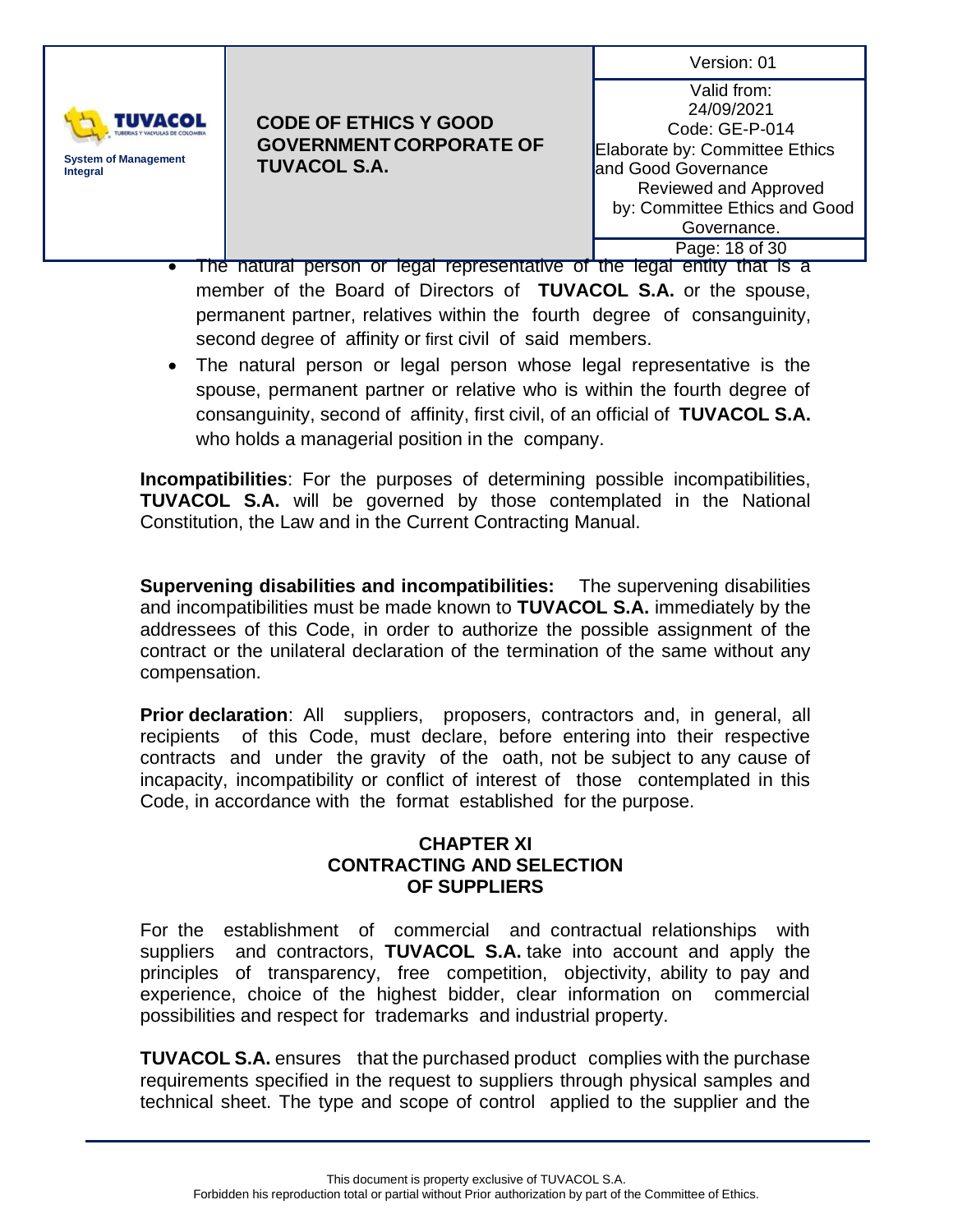| Version: 01 |  |
|-------------|--|
|             |  |



Valid from: 24/09/2021 Code: GE-P-014 Elaborate by: Committee Ethics and Good Governance Reviewed and Approved by: Committee Ethics and Good Governance. Page: 19 of 30

product purchased, depend on the commercial conditions, delivery times, payment terms, negotiation terms and transit times, reliability and security in operations.

**TUVACOL S.A.** previously registers its suppliers and after the first negotiation with each of them, the evaluation of them is carried out. These suppliers are selected and evaluated based on their ability to supply products (valves, pipes and/or fittings) and services according to the organization's requirements. The criteria for selection and evaluation are specified in formats where they are recorded.

Likewise, in the first quarter of each year, suppliers are reevalued using the formats provided for this purpose. The suppliers evaluated are those that correspond to:

Shopping Transport Customs Agency **Banks** International Freight Transport

Suppliers inactive for more than 18 months must be evaluated as new suppliers.

Criteria such as trajectory in the market, rates, quality system, guarantees offered, processing times, Information on order statuses, transit of merchandise, sending of documents, legalization of advances are taken into account.

TUVACOL S.A. keeps a record of the results of evaluations, re-evaluations and any necessary actions resulting therein.

 In case of presenting in the evaluation a score below the expected, the provider is considered as an alternative in case one fails. It is

reevaluation and if the second time, the score persists ad does not improve, it is canceled, it is not hired anymore.

TUVACOL S.A. carries out the nationalization process directly in the ports of Cartagena and Barranquilla. In the other ports it uses a Customs Agency, to whom the documents required to advance the process, previously reviewed, are sent. In addition, you are provided with the descriptions of the merchandise in Spanish and requirements required by the Customs Legislation in Resolution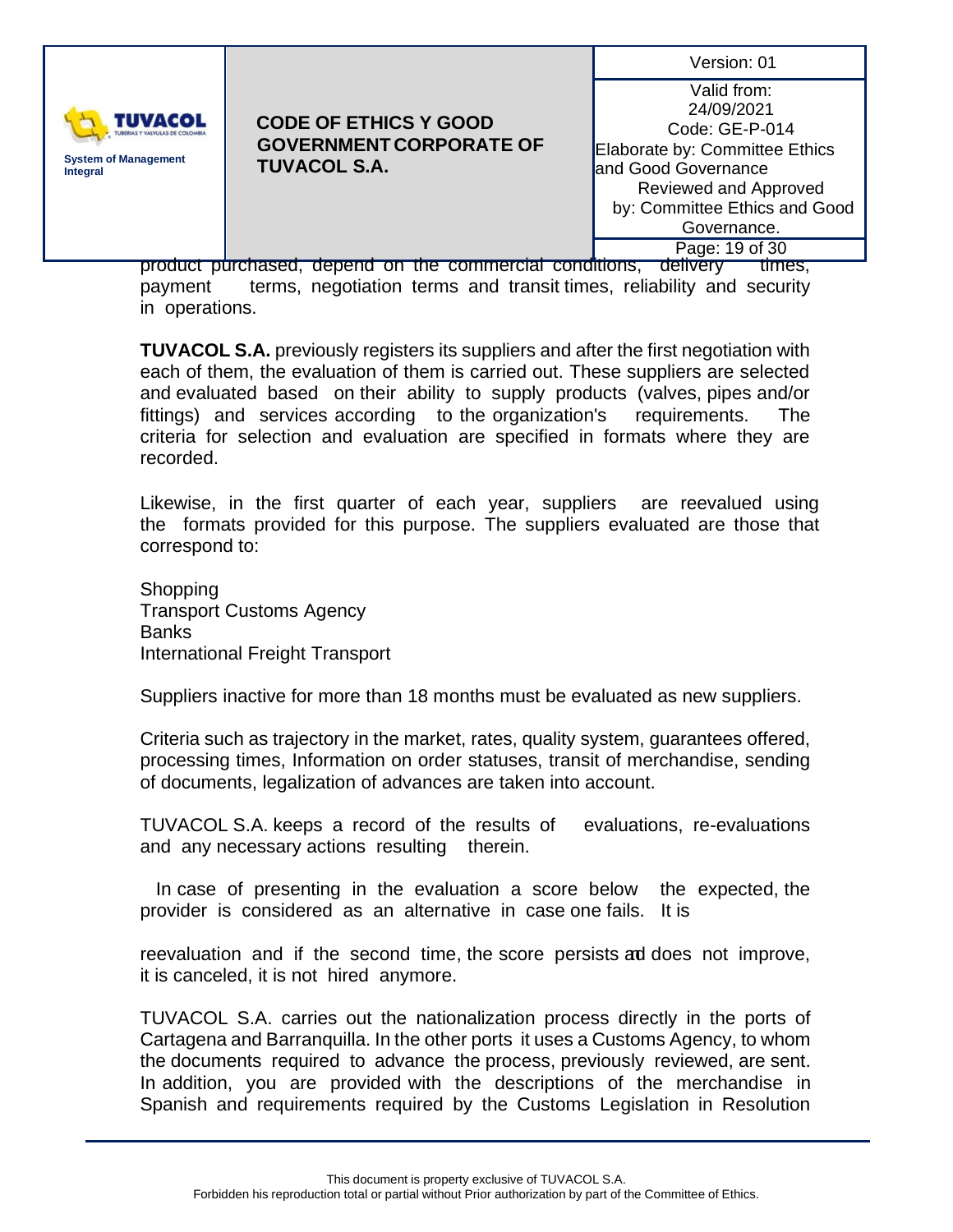| <b>IUVACOL</b><br><b>System of Management</b><br>Integral | <b>CODE OF ETHICS Y GOOD</b><br><b>GOVERNMENT CORPORATE OF</b><br><b>TUVACOL S.A.</b> | Version: 01<br>Valid from:<br>24/09/2021<br>Code: GE-P-014<br>Elaborate by: Committee Ethics<br>land Good Governance |
|-----------------------------------------------------------|---------------------------------------------------------------------------------------|----------------------------------------------------------------------------------------------------------------------|
|                                                           |                                                                                       | Reviewed and Approved<br>by: Committee Ethics and Good<br>Governance.<br>Page: 20 of 30                              |
|                                                           |                                                                                       |                                                                                                                      |

TUVAOL S.A ensures that taxes are settled under current international agreements.

Once the nationalization process is completed, the merchandise is available to be distributed within the national territory.

It has a matrix of Partners, both Suppliers and Customers where according to some valuations it is established if they are critical or not. According to the weighting, controls are established to be followed, including visits to the facilities and follow-up to the safety study that is carried out.

**Legal representation and autonomy**: The President will request authorization

from the Board of Directors for the celebration of legal acts, only in those cases contemplated in the Statutes.

**Transparency in contractual and anti-corruption matters. The Recipients of the Code must:**

- Refrain from offering gifts of any kind, in order that **TUVACOL S.A.** you are awarded a contract.
	- Refrain from accepting attention, in cash or in kind, such as gifts, invitations, commissions, trips, participation in business or any other offer that implies a compliment thatmay compromise or tilt the conduct of the same in favor of the one who makes them. Exceptions are institutional or advertising gifts or invitations that are part of the ordinary course of business and that have a defined commercial objective.
- Refrain and denounce any practice that tends to seek bribes, illegitimate

benefits or irregular or illegal conduct both within **TUVACOL S.A.** as in your dealings with third parties.

# **CHAPTER XII ETHICS COMMITTEE**

**TUVACOL S.A.** will have an ethics committee that will be made up of the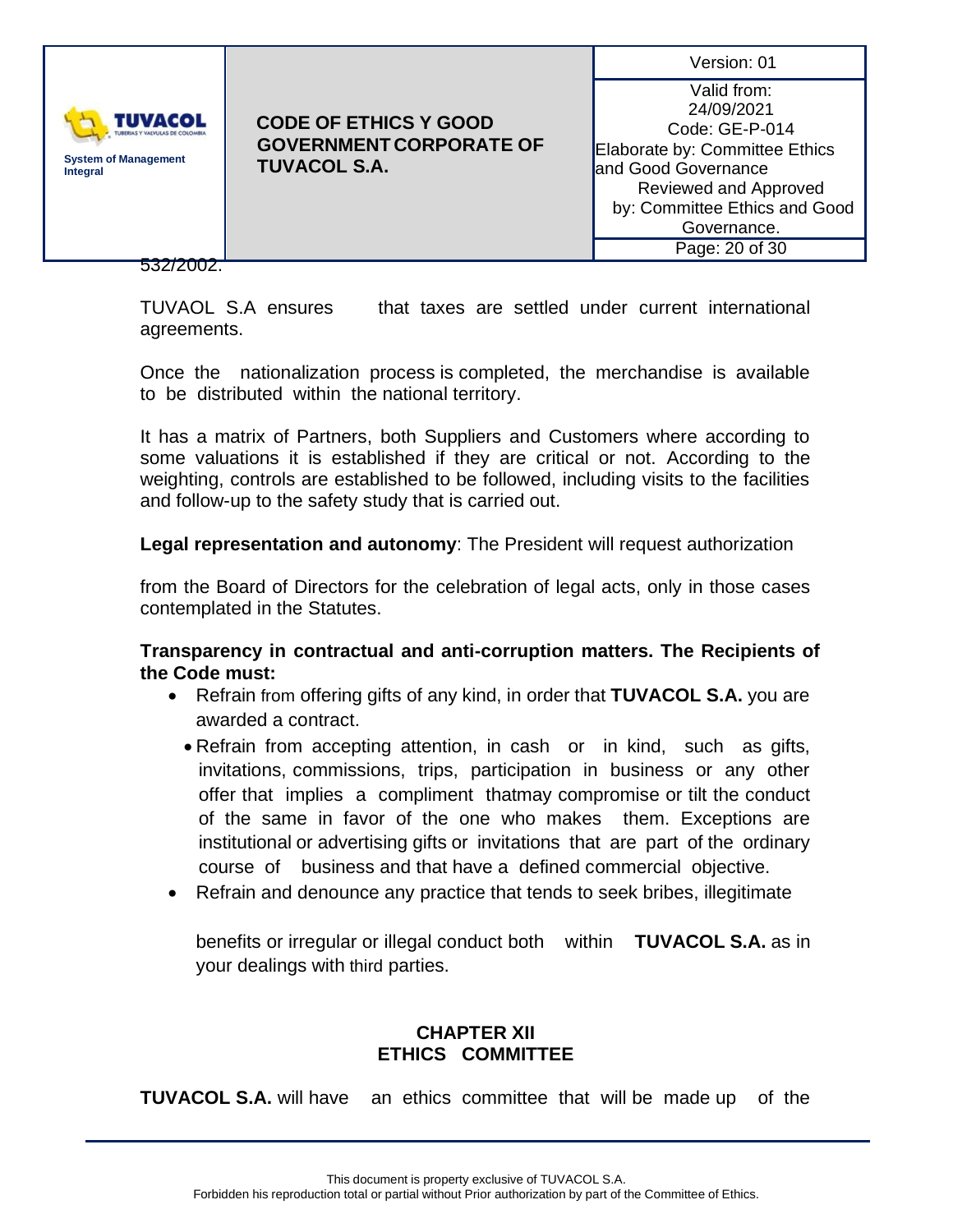

# **CODE OF ETHICS Y GOOD GOVERNMENT CORPORATE OF TUVACOL S.A.**

Valid from: 24/09/2021 Code: GE-P-014 Elaborate by: Committee Ethics and Good Governance Reviewed and Approved by: Committee Ethics and Good Governance. Page: 21 of 30

Presidency, Fiscal Review, Cartagena Administrative Management, Internal Audit, and Integral Compliance Officer and will have, among others, the function of evaluating the application of this Code and will be the organizational body in charge of promoting and leading the process of implementation of management ethics, as well as assuming the prevention and management of conflicts of interest within **TUVACOL S.A.**

The general functions of this Committee are:

- Fully fulfill its functions and obligations.
- Record in minutes what happened in the meetings.
- Keep the confidentiality that matters require.
- Respect and abide by the rules of respective conflicts of interest.
- Propose the identification of the existence of a conflict of interest in a

specific case.

• Recommend criteria, strategies, procedures and mechanisms to facilitate the prevention, management and resolution of conflicts of interest.

# **CHAPTER XIII TREATMENT OF SOURCES OF CORRUPTION**

In addition to the corporate values and the Decalogue of conduct, which operate as guiding principles that describe this Code of Ethics and that guide the behavior of each of the members that make up the company, TUVACOL S.A. adopts the following measures in relation to the specific sources of risk of TUVACOL S.A., as follows:

# **a) Remuneration and payment of commissions to Third Parties**

Any payment or disbursement of the resources of TUVACOL S.A. addressed to its Third Parties, whether national or foreign, must be made through banking channels, in which it is possible to track all movements and payments.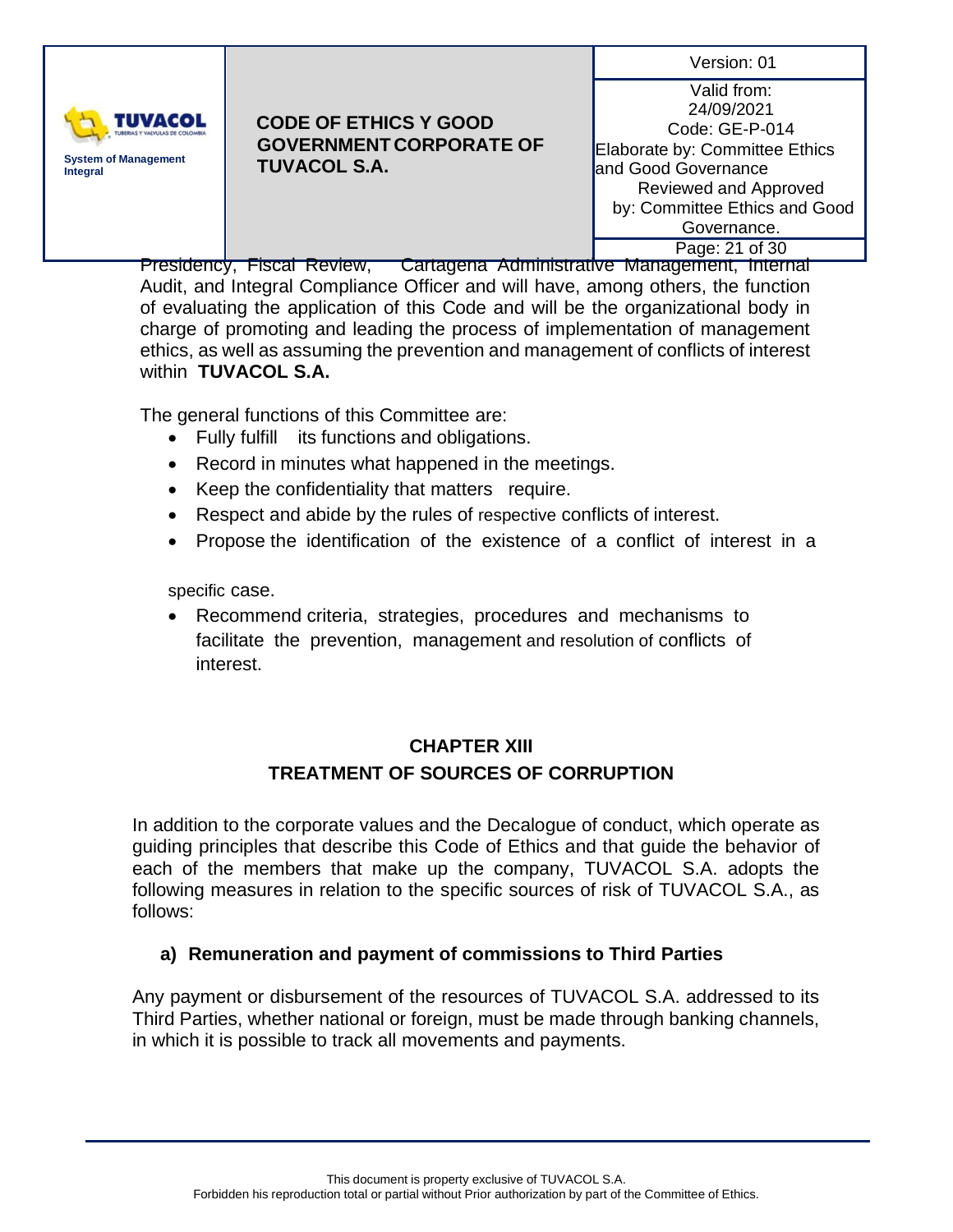

### **CODE OF ETHICS Y GOOD GOVERNMENT CORPORATE OF TUVACOL S.A.**

Valid from: 24/09/2021 Code: GE-P-014 Elaborate by: Committee Ethics and Good Governance Reviewed and Approved by: Committee Ethics and Good Governance. Page: 22 of 30

All payments for services abroad must comply with the Colombian exchange rate regime and be channeled through authorized banking entities or through clearing accounts duly registered with the Bank of the Republic.

All payments made to Third Parties must be supported by the values stipulated in the Contract, and may be audited by specialized firms that confirm the legality of the payments.

TUVACOL S.A. may not order its employees to make payments that do not comply with the procedures described. Likewise, no employee will accede to requests from Third Parties to make payments that violate the guiding principles and duties established.

# **b) Anti-Corruption Clauses in the Contracts of TUVACOL S.A.**

**TUVACOL S.A.** undertakes that in the execution of the contracts it subscribes, the risk of Acts of Corruption being presented, or of Third Parties carrying out Acts of Corruption, is limited to the maximum. For this purpose, in all contracts entered into by **TUVACOL S.A.** with employees, contractors or any third party, or intermediary, clauses will be included that protect and offer legal solutions to **TUVACOL S.A.** when your counterpart performs Acts of Corruption.

In all contracts, **TUVACOL S.A.** informs its counterpart about the requirement to comply with the Anti-Corruption Provisions, as well as the existence of the Program. According to the contract concluded, the contractor must comply with the Anti-Corruption Provisions and the burdens that this program imposes on him, under penalty of **TUVACOL S.A.** may make use of the contractually agreed termination powers.

### c) **Ethical conduct regarding the receipt or sending of gifts and / or attention**

**TUVACOL S.A.** considers the delivery of gifts as a source of high risk in terms of Acts of Corruption. Therefore, the delivery of gifts to third parties by **TUVACOL S.A.** is restricted.

It is contrary to the law and morality to give money or objects of **TUVACOL S.A.** to Public Officials or representatives of private companies with the purpose of obtaining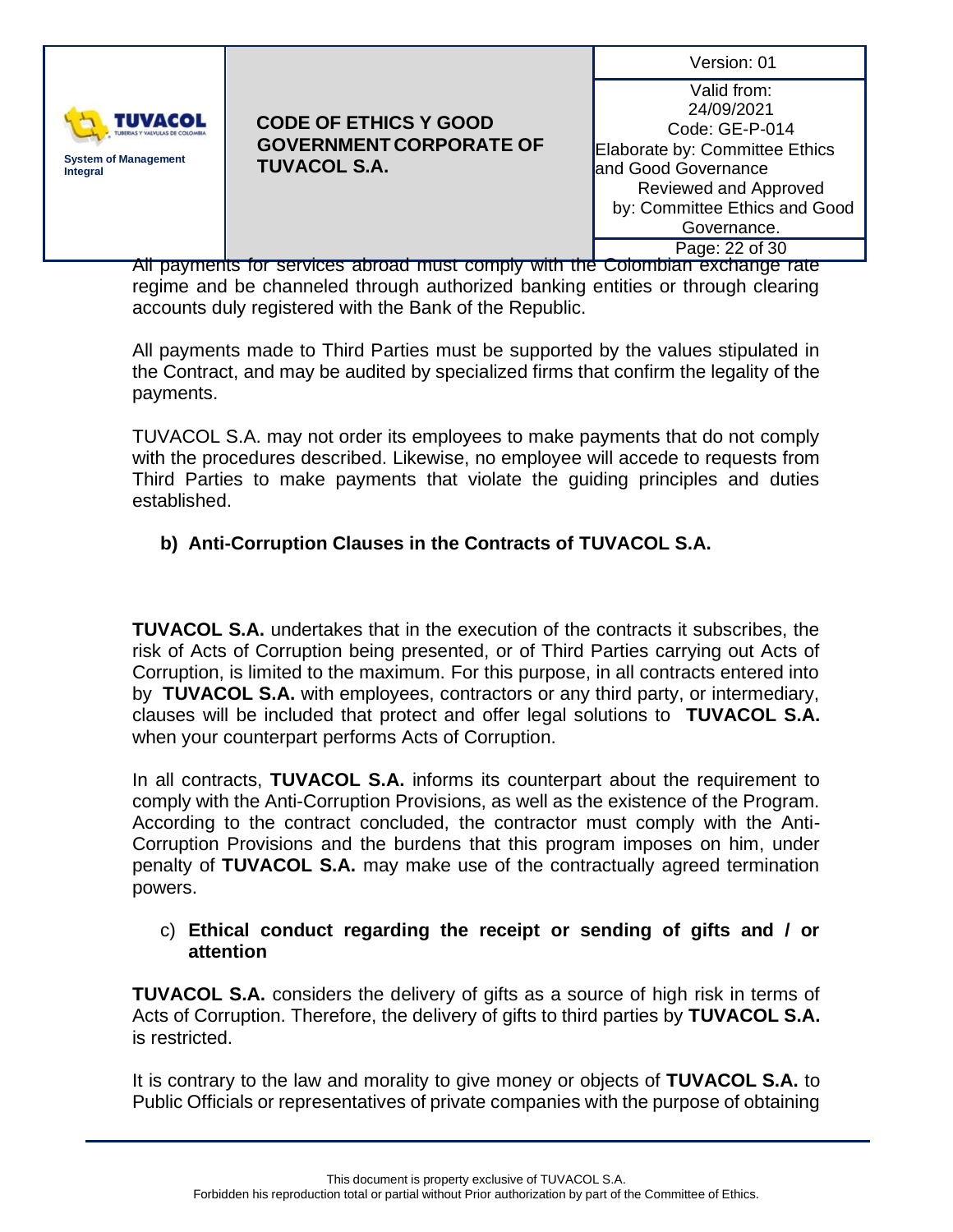| Version: 01 |  |
|-------------|--|
|             |  |



Valid from: 24/09/2021 Code: GE-P-014 Elaborate by: Committee Ethics and Good Governance Reviewed and Approved by: Committee Ethics and Good Governance. Page: 23 of 30

benefits for the economic activity of **TUVACOL S.A.**, or to influence administrative, legal, judicial or contractual decisions in which the Company has an interest.

No employee of **TUVACOL S.A.** you will use your position in the Company to request any kind of personal favor, payment, discount, travel, accommodation, gifts or loans to third parties, whether these are government entities or private companies. Nor will it request or accept from third parties favors or gifts whose nature or importance may incline it to favor the donor or server in the contracting of goods or services by **TUVACOL S.A.** In case of doubt, the employee should consult with his immediate boss or the Compliance Officer. Likewise, for no reason can you obtain or seek personal benefits derived from the information you have obtained in your capacity as employees of the Company.

However, expenditure on normal or current social care will be allowed within the respective authorization, but they must be reasonable, so that they cannot be interpreted as intending to influence decisions that favor it.

In accordance with this, the employee who wants to give this type of attention, must obtain the authorization of the president of **TUVACOL S.A.**

# **d) Expenses for entertainment activities and travel expenses of employees**

The expenses for entertainment activities and per diems of the staff of **TUVACOL S.A.** it must be included in the Annual Budget of the Company, which must have a reasonable average according to the number of employees, the budget of the previous year, the sufficiency or deficit of the budget of the previous year.

All these expenses must have the respective supports of invoices, electronic transfers, and internal records of delivery of cash to Managers and employees, so that they can bear the respective expense or expense in the accounting item.

# **e) Political contributions**

**TUVACOL S.A.** declares that it does not make contributions to national or foreign political campaigns.

# **f) Donations**

**TUVACOL S.A.** understands that, in general terms, donations constitute a source of high risk and, therefore, it is essential to have strict procedures that guarantee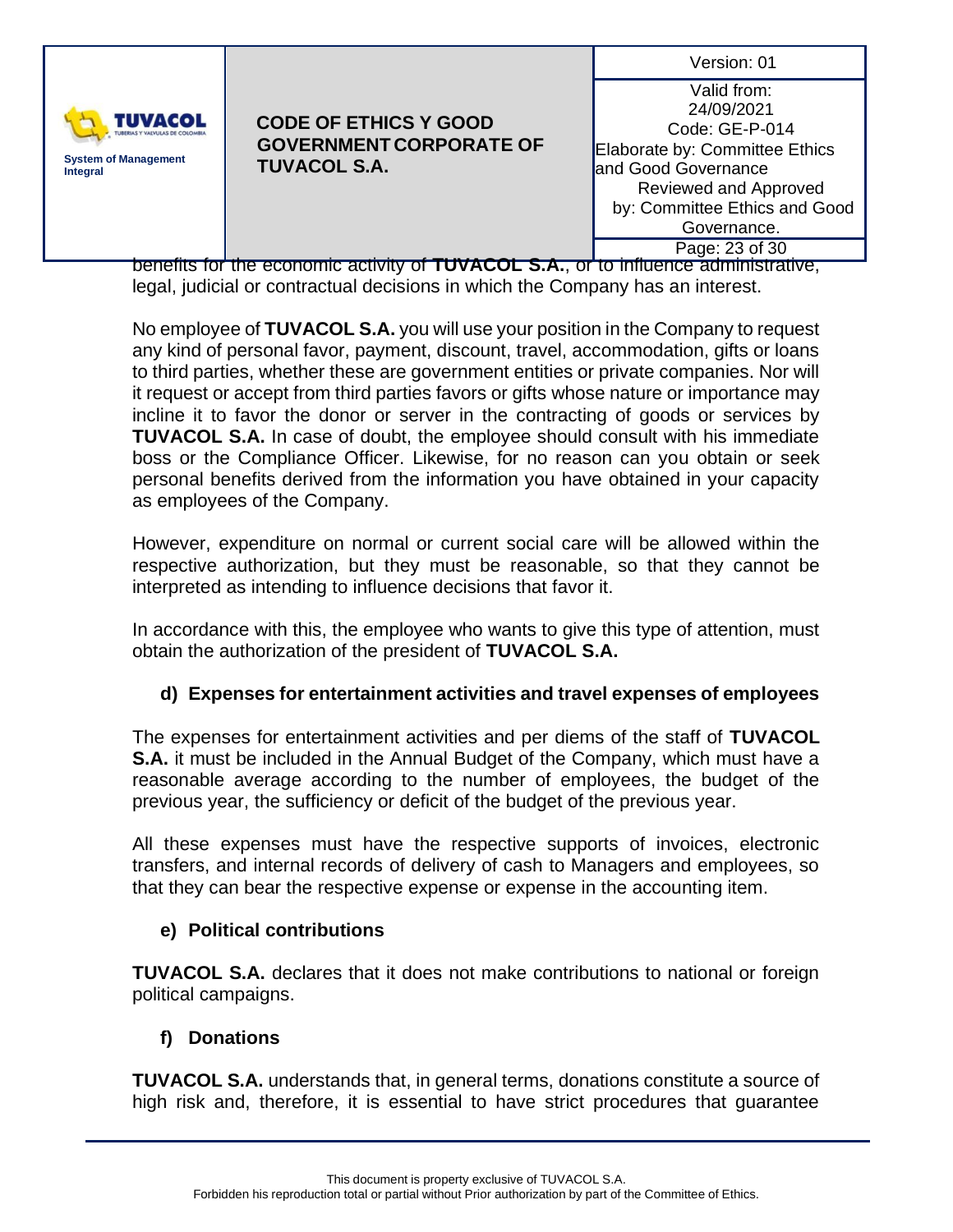| Version: 01 |  |
|-------------|--|
|-------------|--|



Valid from: 24/09/2021 Code: GE-P-014 Elaborate by: Committee Ethics and Good Governance Reviewed and Approved by: Committee Ethics and Good Governance. Page: 24 of 30

compliance with internal policies against donations, which are contained in the manual of control of policies against money laundering, financing of terrorism and financing of the proliferation of weapons of mass destruction (SAGRILAFT) of **TUVACOL S.A.** Therefore, **TUVACOL S.A.** declares that it does not receive donations of any kind and guarantees the lawful origin of the donated funds.

# **g) Intermediaries in other countries**

TUVACOL S.A. will guarantee that all employees, Third Parties and intermediaries in other countries, are subject to the transparency and business ethics program. In the same way, special measures will be carried out in front of them to ensure their compliance.

# **h) Use of the Company's resources**

It constitutes a duty for those who have been commissioned to manage the resources of the Company, to ensure the correct disposition and rational use, with exclusive benefit for the Company. In the same way, the collaborators are obliged to inform their superior, the presence of inappropriate behaviors on the part of other members of **TUVACOL S.A.** or third parties, which puts at risk the integrity and effectiveness of such resources.

# **i) Prohibition of use of illegal software**

The use or installation of illegal or unauthorized software in the development of employee functions or on equipment owned by the Company is prohibited without exception. Likewise, it is forbidden to reproduce for one's own benefit, for the benefit of relatives, relatives or third parties, the software that has been acquired with license by the Company.

# **CHAPTER XIV REPORTING CHANNELS**

**TUVACOL S.A.** has made available to all its Directors, employees, and even Third Parties, Some Complaint Channels through which the Company can be informed of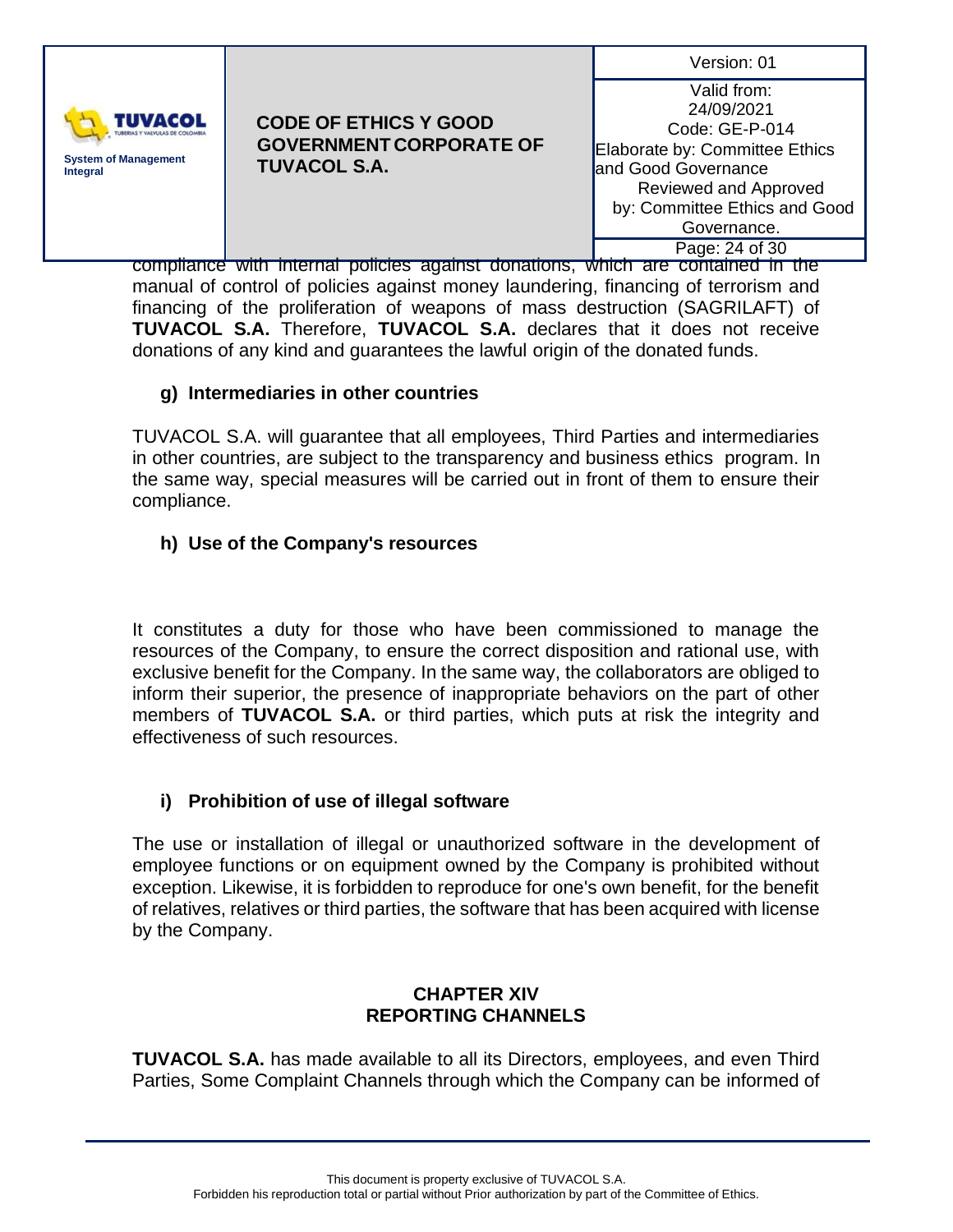| Version: 01 |  |
|-------------|--|
|             |  |



Valid from: 24/09/2021 Code: GE-P-014 Elaborate by: Committee Ethics and Good Governance Reviewed and Approved by: Committee Ethics and Good Governance. Page: 25 of 30

any improper conduct that may constitute an Act of Corruption of its employees or Third Parties.

All employees or Third Parties must inform, through the channels that are listed at the bottom of this section, and avoiding disseminating it by other means, the possible improper behaviors that may configure an Act of Corruption of which they are aware.

Employees who make use of the Complaint Channels will be protected against any type of retaliation and it is guaranteed that there will be no deductions from their salary on actions they have performed under a state of need, insurmountable fear, and / or coercion of public officials.

Finally, employees or Third Parties may use the Reporting Channels to make inquiries in specific cases about the application of the Program or to advise themselves on decision-making in situations of attempted Acts of Corruption.

Email: oficialcumplimiento@tuvacol.com

Phone: 3619797 ext. 142 Face-to-face complaint: Compliance Officer.

Likewise, the Compliance Officer will report complaints related to *Transnational*  **Bribery,in** the the following link: [https://www.supersociedades.gov.co/delegatura\\_aec/Paginas/Canal-de-](https://www.supersociedades.gov.co/delegatura_aec/Paginas/Canal-de-Denuncias-Soborno-Internacional.aspx)[Denuncias-Soborno-Internacional.aspx](https://www.supersociedades.gov.co/delegatura_aec/Paginas/Canal-de-Denuncias-Soborno-Internacional.aspx)

and *complaints*related to acts ofcorruption, will be made at the following link: [http://www.secretariatransparencia.gov.co/observatorio-anticorrupcion/portal](http://www.secretariatransparencia.gov.co/observatorio-anticorrupcion/portal-anticorrupcion)[anticorrupcion](http://www.secretariatransparencia.gov.co/observatorio-anticorrupcion/portal-anticorrupcion)

# **CAPITULO XV TRAINING**

**TUVACOL S.A.** through the Compliance Officer, in the manner in which he determines, will conduct training to employees annually, and at the time when there are modifications to the Program or the Anti-Corruption Provisions.

The Compliance Officer will determine which Third Parties should be trained by **TUVACOL S.A.** provided that this will provide any benefit to the Program. These Third Parties will be offered the possibility of attending the training days.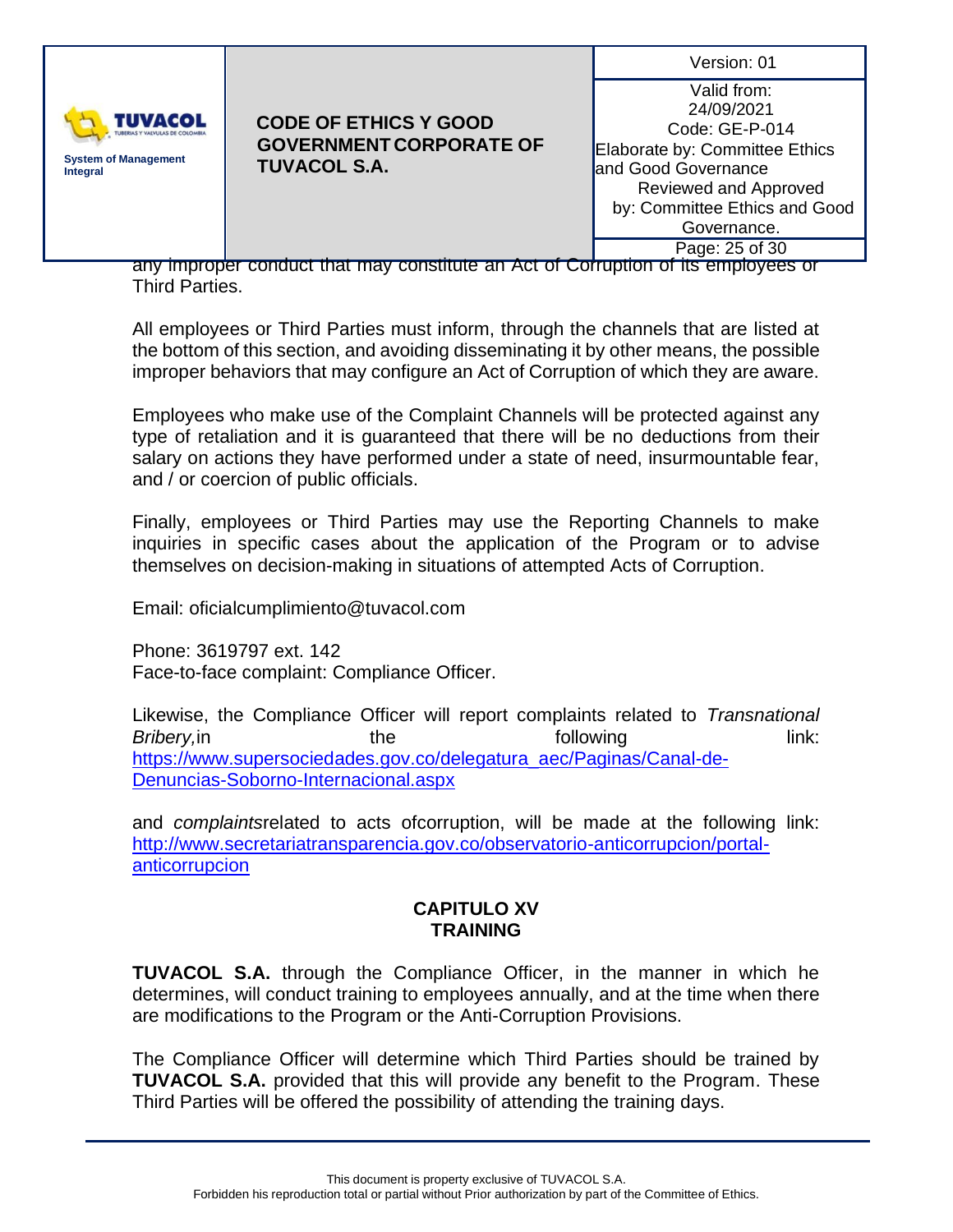

# **CODE OF ETHICS Y GOOD GOVERNMENT CORPORATE OF TUVACOL S.A.**

Valid from: 24/09/2021 Code: GE-P-014 Elaborate by: Committee Ethics and Good Governance Reviewed and Approved by: Committee Ethics and Good Governance. Page: 26 of 30

# **CHAPTER XVI SANCTIONING REGIME**

All **TUVACOL S.A.** contributors will be obliged, based on the knowledge of this Code of Ethics and Good Corporate Governance, to comply with and enforce the rules that contain it. Likewise, they are obliged to report to their immediate superior and this in turn, to the officer of integral compliance, any conduct that in their concept generates or may derive the breach of these rules.

The full compliance officer, with the help of the heads of each area, undertakes to objectively investigate the facts, in order to present said investigation to the Ethics and Good Governance Committee of **TUVACOL S.A.,** so that together determinations are made that allow adjusting such behaviors, whether of a disciplinary and / or administrative nature.

The recipients of the Code who engage in conduct that violates the ethical principles and rules enshrined in this Code, will be punished in accordance with the provisions of the law and the Internal Labor Regulations of **TUVACOL S.A.**

This sanctioning mechanism will be activated in the event that any of the employees, shareholders, and / or Directors of **TUVACOL S.A.** :

a) Engage in any conduct contrary to this Program or the Anti-Corruption Provisions; and tolerate and/or consent to such conduct;

b) Are aware of any conduct contrary to this Program or the Anti-Corruption Provisions; and tolerate and/or consent to such conduct; and/or do not report it in time.

c) Do not fulfill their functions in accordance with the Program and other Compliance Policies.

In the same way and when the nature of the facts is sanctioned by the legal norms in criminal matters, prior authorization granted by the Presidency of the Company, the circumstances will be reported to the competent authorities.

# **CHAPTER XVII ARCHIVING AND CONSERVATION**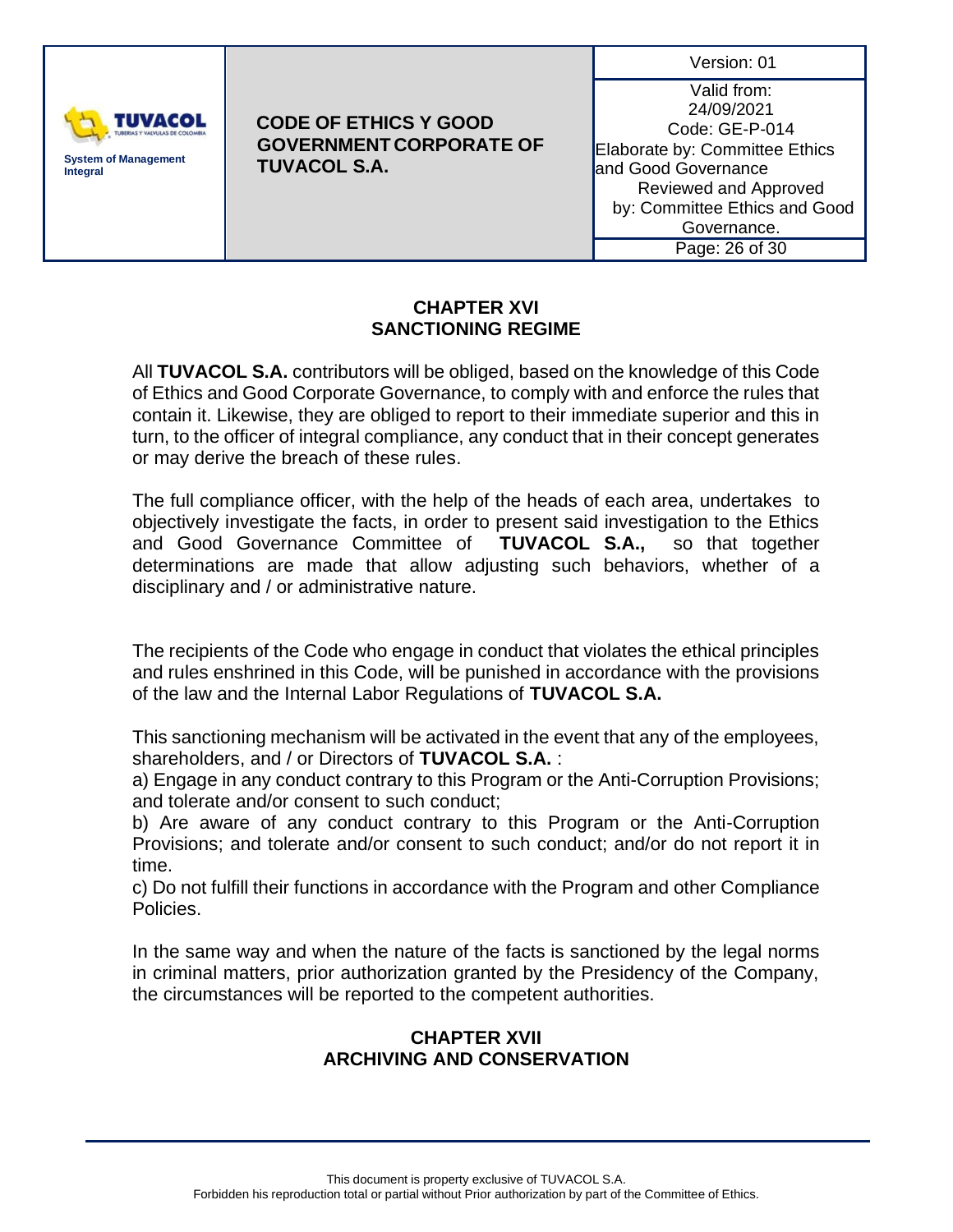

### **CODE OF ETHICS Y GOOD GOVERNMENT CORPORATE OF TUVACOL S.A.**

Valid from: 24/09/2021 Code: GE-P-014 Elaborate by: Committee Ethics and Good Governance Reviewed and Approved by: Committee Ethics and Good Governance. Page: 27 of 30

All supports on compliance with this Program, whether internal, external reports to the competent authorities, evidentiary material collected during the investigations, results in search of Restrictive Lists, minutes of the Board of Directors, authorizations of the Directors on the Program, among others must be kept in physical files for the term of ten (10) years from the date of the respective entry. After this period, the supports can be destroyed provided that, by any appropriate digital technical means, their exact reproduction is guaranteed.

## **CHAPTER XVIII DUTY OF RESERVATION**

The information obtained in the course of the procedures and practices that make up the Program, is confidential information owned by the Company, and is subject to reservation, which means that it can only be known by the Company's officials, or by the competent authorities upon request.

Therefore, all shareholders, Directors, employees, and Third Parties of the Company who have responsibilities assigned by this Program, are under the obligation to safeguard and limit the use of the information obtained in the development of the Program, to the purposes strictly established.

# **CHAPTER XIX COMPLIANCE OFFICER**

The Compliance Officer will lead the Business Ethics and Good Corporate Governance Transparency Program within TUVACOL S.A., will have decisionmaking power in the entity and must have basic knowledge in the matter discussed here. He is appointed by the Board of Directors.

The following are the duties of the Compliance Officer:

- a) Ensure the effective, efficient and timely fulfillment of this program.
- b) Submit, at least every six (6) months, reports to the Presidency or, failing that, to the highest corporate body. At a minimum, the reports should contain an evaluation and analysis of the efficiency and effectiveness of the program and, if applicable, propose the respective improvements. Likewise,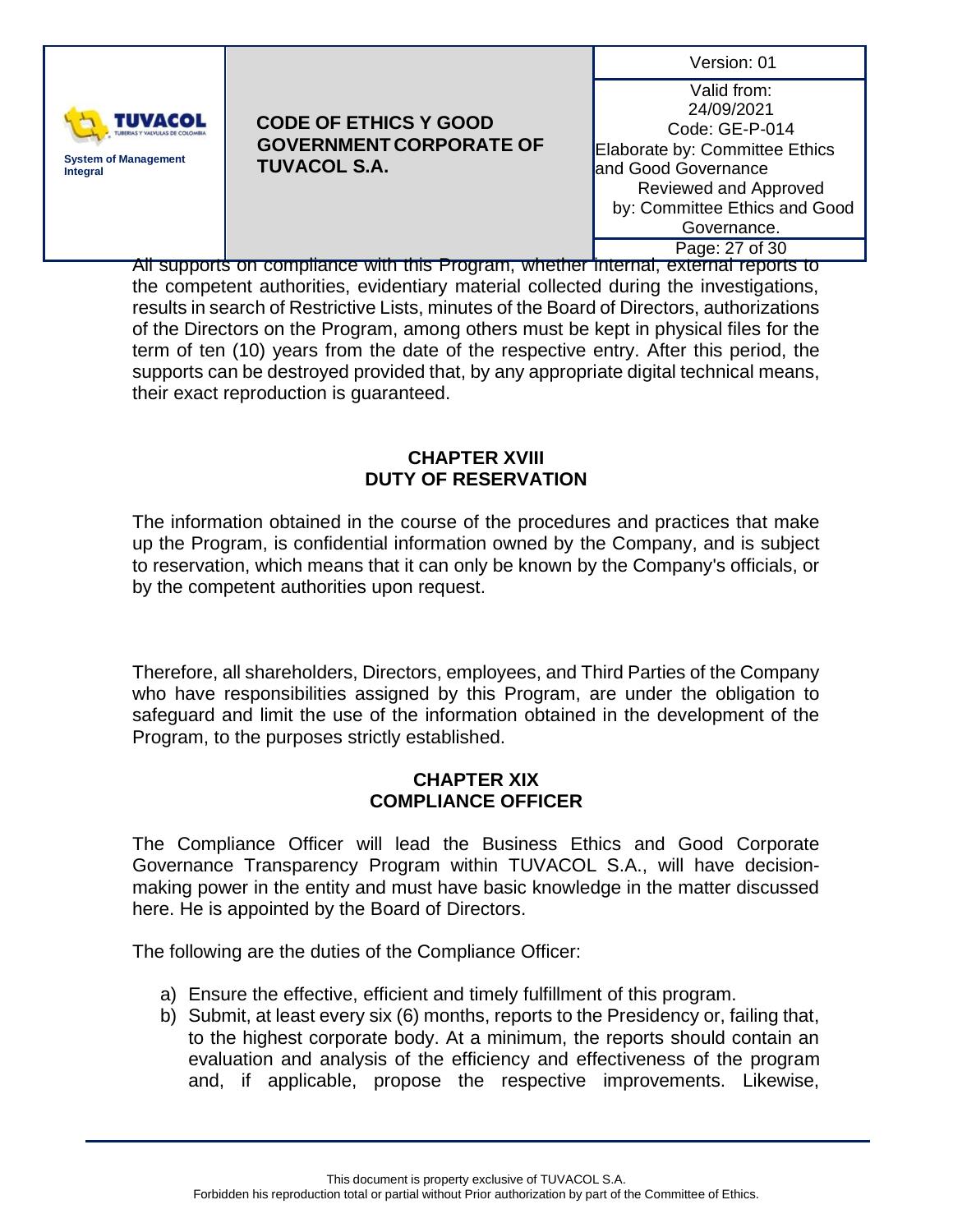| Version: 01 |  |
|-------------|--|
|             |  |



| Valid from:                    |
|--------------------------------|
| 24/09/2021                     |
| Code: GE-P-014                 |
| Elaborate by: Committee Ethics |
| and Good Governance            |
| Reviewed and Approved          |
| by: Committee Ethics and Good  |
| Governance.                    |
| Page: 28 of 30                 |

demonstrate the results of the management of the Compliance Officer, in compliance with this program.

- c) Promote the adoption of corrections and updates to the program, when circumstances require it and at least once each year. To this end, it must submit to the board of directors or the highest corporate body, as the case may be, the proposals and justifications for the corrections and updates suggested to the Transparency and Business Ethics Program.
- d) Coordinate the development of internal training programs.
- e) Ensure the proper archiving of documentary supports and other information related to the management and application of this program.
- f) Submit Report No. 52 to the Superintendency of Companies and any other report or report required by the provisions in force, as established by current regulations.

### **CHAPTER XX FINAL PROVISIONS**

The addressees of this code must bring to the attention of the hierarchical superior the conduct in violation of this Code.

Differences arising during the application of this Code shall be resolved by the Ethics and Good Governance Committee.

This Code of Ethics and Good Corporate Governance is adopted by **TUVACOL S.A.** as a normative circular. Therefore, it is mandatory for the recipients of the same. To this extent, the violation of its precepts will be sanctioned in accordance with the provisions of the law and the Internal Labor Regulations of **TUVACOL S.A.**

This Code must be disseminated among all its Recipients. The validity of this Code begins from the date. When it deems it convenient and applicable, **TUVACOL S.A.** make revisions to verify that its contents remain relevant and in accordance with good corporate governance practices, the law and the Bylaws.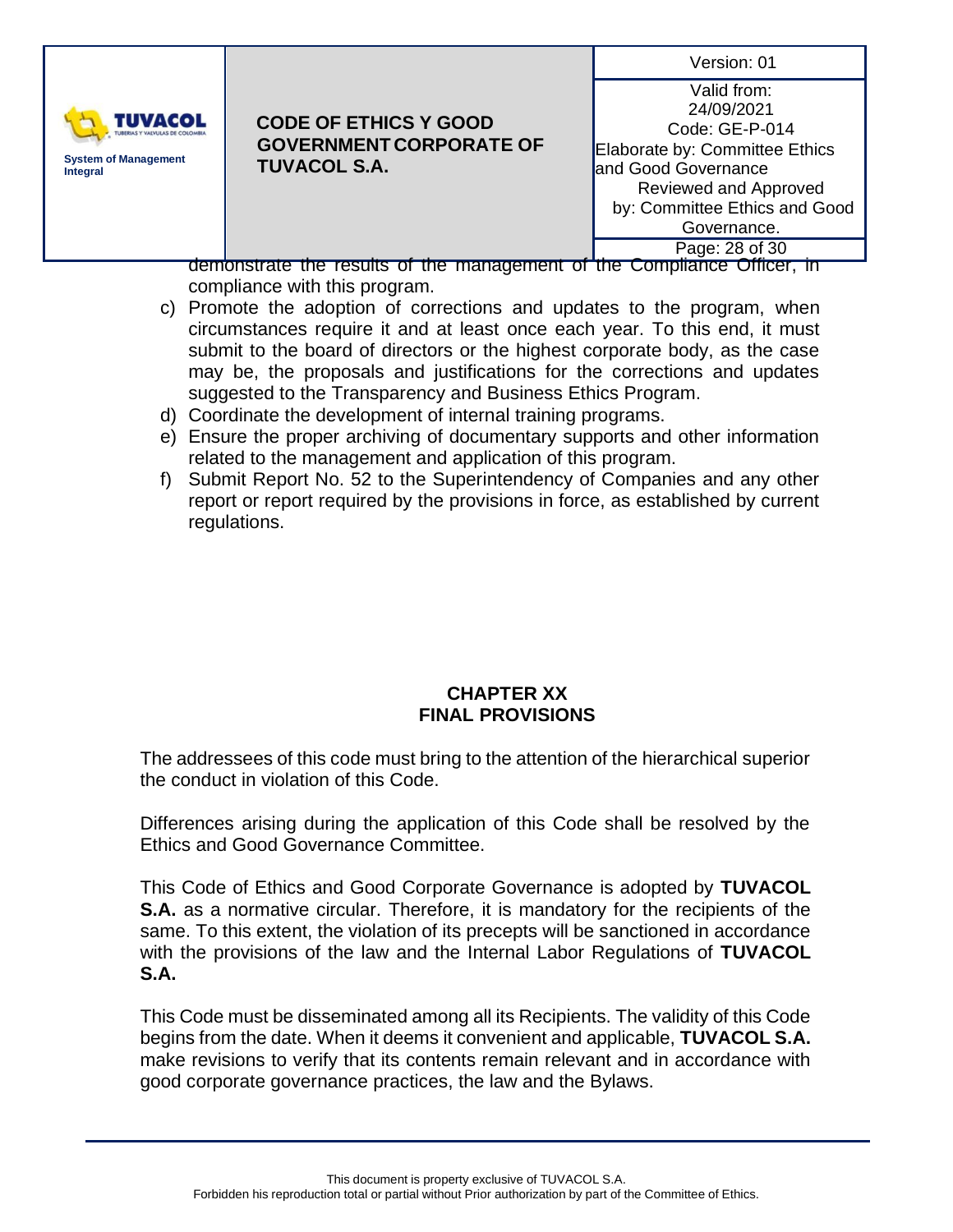| Version: 01 |  |
|-------------|--|
|             |  |



| Valid from:                    |
|--------------------------------|
| 24/09/2021                     |
| Code: GE-P-014                 |
| Elaborate by: Committee Ethics |
| and Good Governance            |
| Reviewed and Approved          |
| by: Committee Ethics and Good  |
| Governance.                    |
| Page: 29 of 30                 |

This Code of Ethics and Good Corporate Governance of **TUVACOL S.A.** is updated in the city of Barranquilla on september 24th, 2021.

# **CHANGE CONTROL**

| Date       | Version | <b>Description</b>        |
|------------|---------|---------------------------|
| 24/09/2021 | 01      | Creation of the document. |

# ANNEXES

Annex No. 1 Sworn Declaration Format Natural Person. Annex No. 2 Sworn Declaration Format Legal Entity.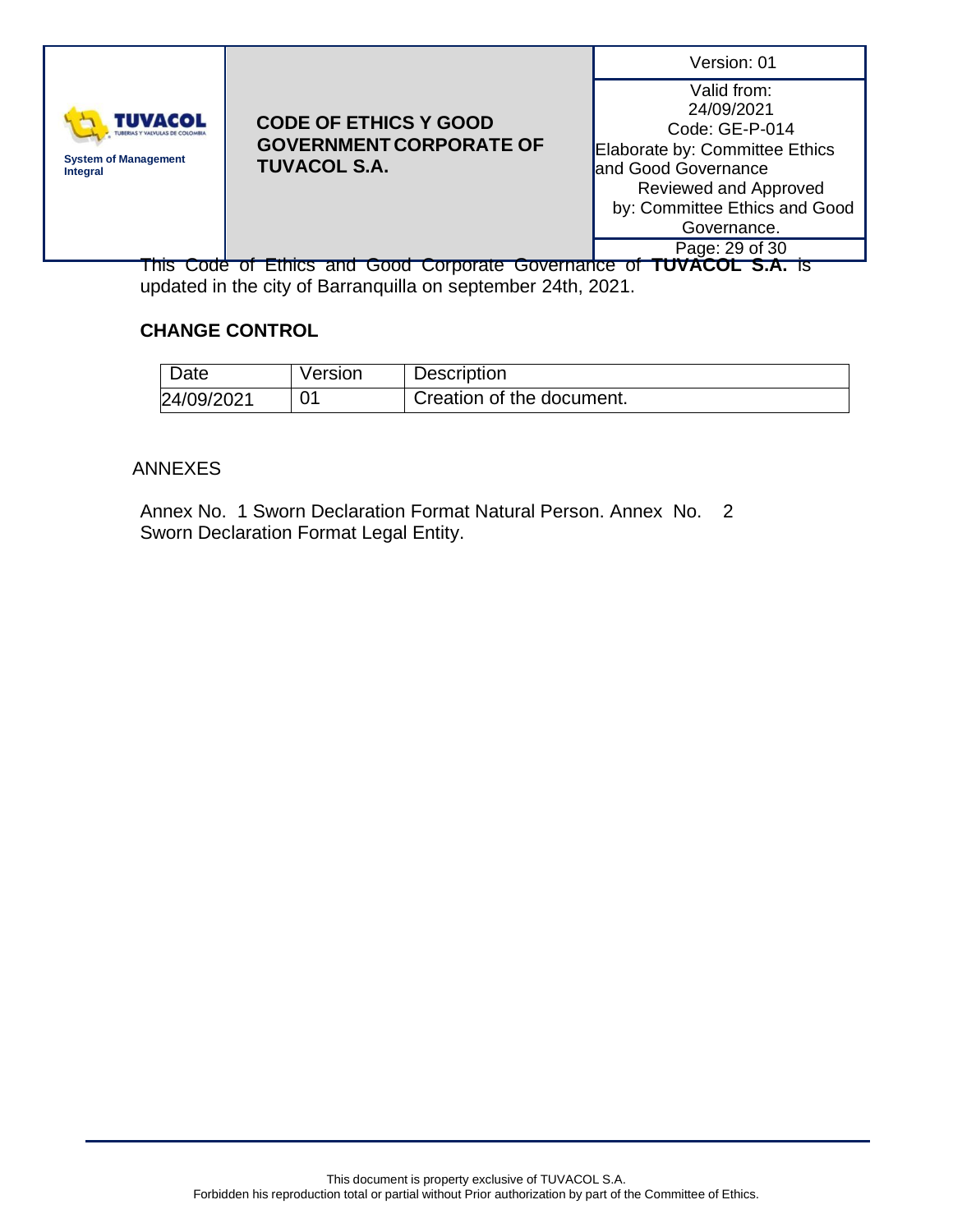| Version: 01 |  |
|-------------|--|
|             |  |
|             |  |



Valid from: 24/09/2021 Code: GE-P-014 Elaborate by: Committee Ethics and Good Governance Reviewed and Approved by: Committee Ethics and Good Governance. Page: 30 of 30

#### **ANNEX Nº 1**

(City), (Date)

Gentlemen **TUVACOL S.A.** E.S.M.

Subject: Sworn Declaration of Natural Person.

Respected Gentlemen,

|                                                                               | , of legal age, domiciled in the city of |
|-------------------------------------------------------------------------------|------------------------------------------|
|                                                                               | identified with the citizenship          |
| card                                                                          | number, acting in my capacity as         |
| offeror for (*See note                                                        | ), I declare under the gravity of the    |
| oath not to be involved in any of the causes of inability, incompatibility or |                                          |
| conflicts of interest of those contemplated in the Code of Ethics and Good    |                                          |
| Governance of TUVACOL S.A.                                                    |                                          |

I also declare that in the event of any of the disabilities, incompatibilities or conflicts of interest in a supervening manner will be immediately disclosed to **TUVACOL S.A.**

Kind regards

C.C. #

\*Note: Description of the contract, purchase order or service or commercial offer to be subscribed